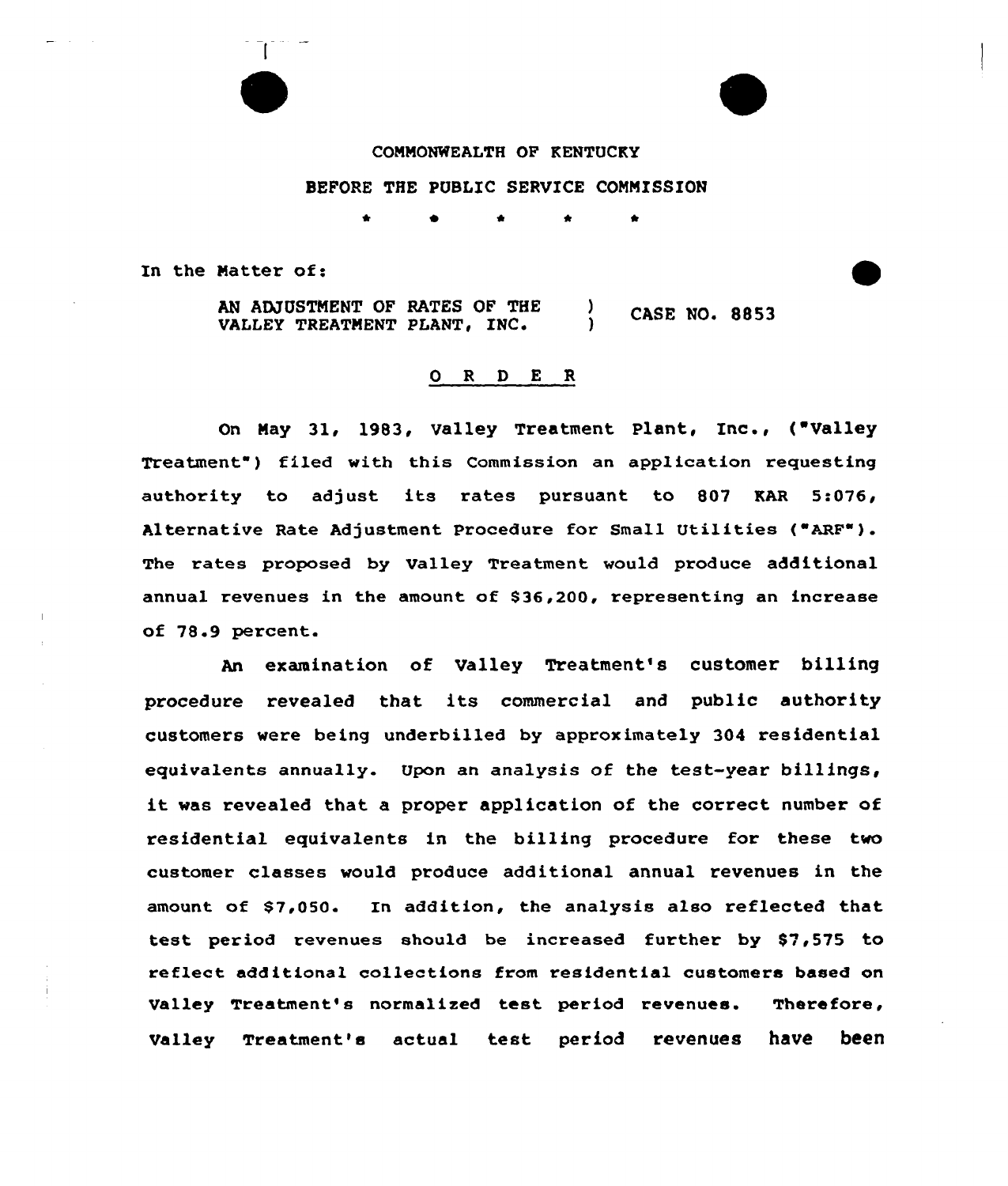normalized in the total amount of \$14,625 to reflect increased revenues from its three customer classes. Based upon the determination herein, Valley Treatment will be allowed to adjust its rates to produce additional annual revenues in the amount of \$2,591, representing an increase of 4.9 percent above normalized test period revenues.

On October 18, 1983, an informal conference vas held at the Commission's offices in Frankfort, Kentucky, between members of the Commission staff and representatives of NcCauley, Nicolas and Company, accountants fox Valley Treatment. This meeting, held at the request of Valley Treatment, was for the purpose of discussing various issues of significance pertaining to the rate adjustment application. Also participating in the conference were staff members of the Consumer Protection Division of the Office of the Attorney General ("AG"), the only party to intervene in this case.

#### COMMENTARY

Valley Treatment is a privately-owned sewage treatment system organized and existing under the lavs of the commonvealth of K8rltueky, and serves approximately 261 customers in south central Jefferson County, Kentucky.

#### TEST PERZOD

The Commission has adopted the 12-month period ended December 31, 1982, as the test period for determining the reasonableness of the proposed rates. In utilizing the historical test period, the Commission has given full consideration to known and measurable changes found reasonable.

 $-2-$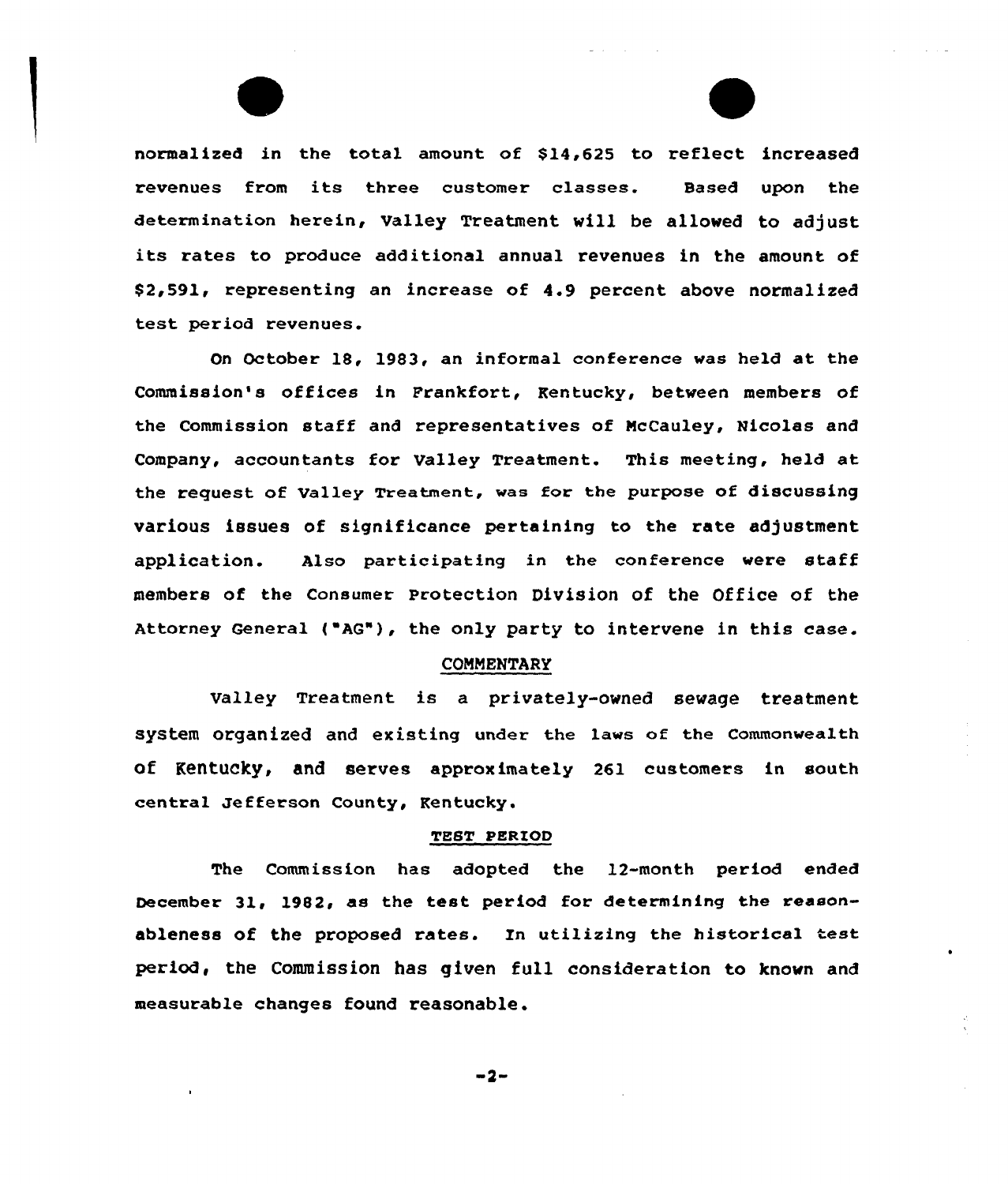

# VALUATION

In February of 1981, Presbourg Partnership ( Presbourg ), comprised of partners Robert Renfro and Daniel Landrum, acquired from American Fletcher Mortgage Company ( AFMC") the subdivision land and wastewater treatment plant of Elvessa Development Corporation ( Elvessa ). Elvessa was the developer of the Apple Valley Subdivision and the operator of Apple Valley Sewage Treatment Plant until 1978, at which time certain properties of Elvessa were placed in receivership. Ultimately, in 1980, Elvessa was liquidated, with AFMC retaining control of the assets of Elvessa in settlement of Elvessa's outstanding liabilities to AFMC.

Upon its acquisition of the assets of Elvessa from  $AFMC$ , Presbourg segregated the operations of the subdivision and the sewage system. Valley Treatment, incorporated with Mr. Renfro and Mr. Landrum as sole shareholders, purchased the wastewater treatment plant from Presbourg for the sum of \$313,075 -- the amount also at which the sewage treatment plant was valued on the books of account of Valley Treatment.

This 8313,075 valuation amount, which is reflective of the original cost of the utility plant in the amount of \$1,047,765 net of contributions in aid of construction of  $$734,690$ ,  $\frac{1}{2}$  was based upon the schedule of utility plant in service submitted in Case No. 6965, An Adjustment of Rates of the Elvessa Development  $correction.$  This method of plant valuation is not in compliance with the Commission's requirement that utility plant in service be recorded at the cost originally incurred by the person

 $-3-$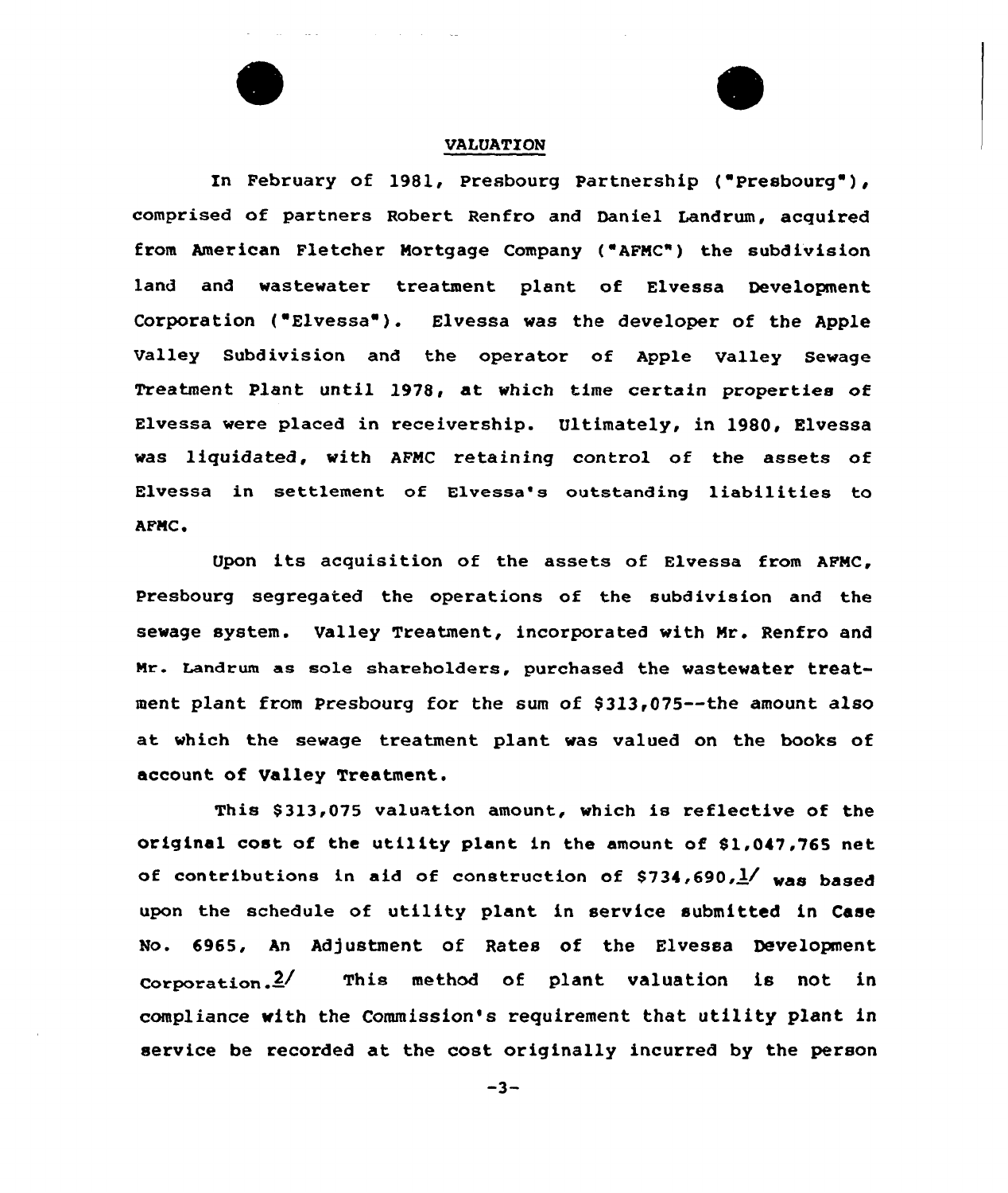who first devoted the property to utility service, as outlined in the Uniform System of Accounts for Class <sup>C</sup> and <sup>D</sup> Sewer Utilities.

Therefore, in its Order dated October 28, 1983, the Commission required Valley Treatment to provide revisions of the entries that were made to record the purchase of the treatment plant from Presbourg. Valley Treatment submitted a revised entry, thus recording the purchase in accordance with the format established in the Uniform System of Accounts for Class <sup>C</sup> and <sup>D</sup> Sewer Utilities. $3/$  However, an analysis of this entry revealed that the value to which Valley Treatment assigned contributions in aid of construction had been understated by \$607,957. Of this amount, \$433,292 was recorded as advances for construction, and the remaining \$174,665, which represented tap-on fees, was entirely excluded from the revised entry.

Valley Treatment's response to the AQ's information request reflects that the \$433,292 amount, classified as advances for construction represents the total of Elvessa's notes payable to various investors for the construction of sewer lines. $\frac{4}{ }$  As a result of the placement of Elvessa's assets into receivership, these loans were deemed unpayable and were eventually forgiven by the note holders. The Commission is of the opinion that all components of utility plant in service constructed with there funds constitute contributed property, and should, therefore, be properly accounted for as contributions in aid of construction.

With regard to the remaining  $$174,665$  of the  $$607,957$ understatement of contributions, according to the schedule of depreciation submitted with Valley Treatment's rate adjustment

 $-4-$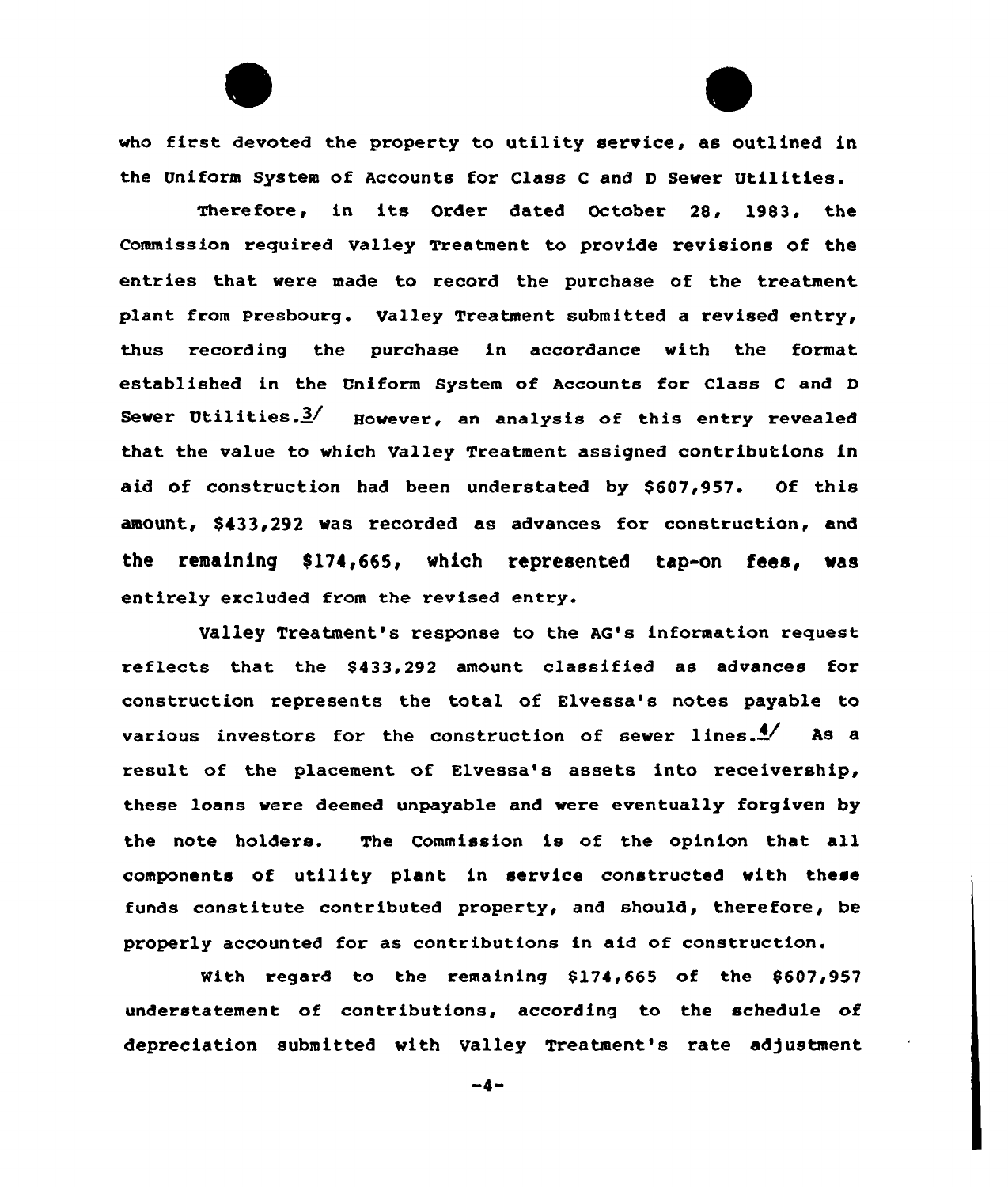application this amount is composed of tap-on fees. The Commission is of the opinion that these tap-on fees also constitute contributed property, and should likevise be properly accounted for as contributions in aid of construction.

fees.

The Commission finds that Valley Treatment should record the appropriate adjusting journal entry that vill establish the accurate value for contributions in aid of construction on its books of account. To establish the proper amount, Account No. 108, Utility Plant Acquisition Adjustments, should be charged in the amount of \$174,665; Account No. 252, Advance for Construction, should be charged in the amount of  $$433,292$ ; and Account No. 271, Contributions in Aid of Construction, should be credited in the amount of \$607,957.

### REVENUE AND EXPENSES

Valley Treatment proposed five adjustments to its test period revenue and expenses. The Commission is of the opinion that the proposed adjustments are generally proper and acceptable for rate-making purposes, vith certain modifications.

# Sludge Hauling Expenses

According to its statement of operating expenses, Valley Treatment incurred sludge hauling costs in the amount of 84,085 during the test period. When compared vith the sludge hauling expenses of the three previous 12-month reporting periods of 1981, 1980, and 1979, the test-year expense level vas substantially greater than that of each prior period. $\frac{5}{4}$  Valley Treatment indicated that the increase in sludge hauling expense during the test period vas partially due to an increase in the number of

 $-5-$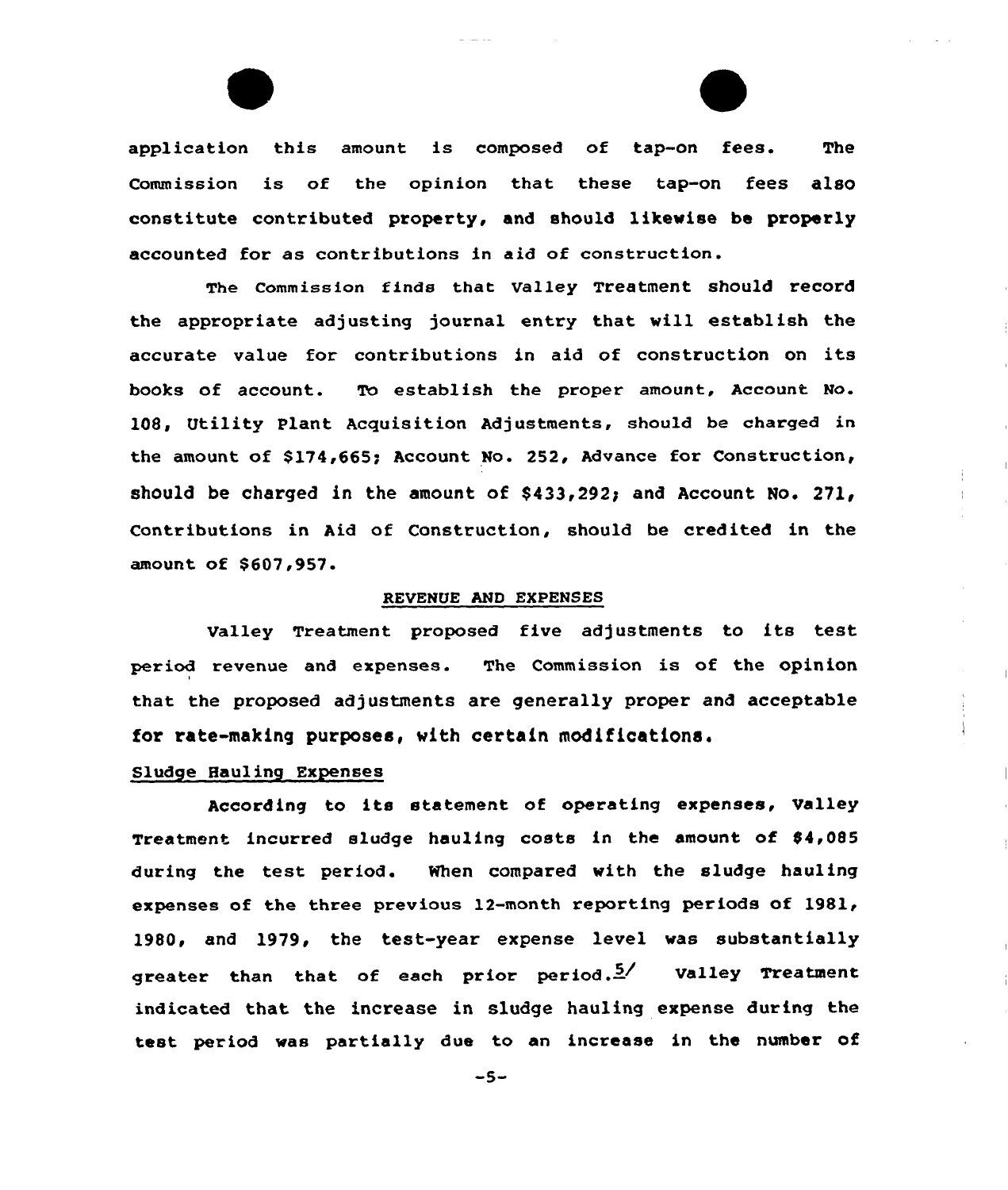loads hauled, resulting from the emptying of a sludge storage  $\tan k$ ,  $\frac{6}{ }$ 

On November 25, 1983, Valley Treatment submitted additional information reflecting a breakdown of the total sludge hauling cost for each of the <sup>4</sup> years, according to individual invoice amounts. An analysis of the sludge hauling expense and the contract price per load reflects that the number of loads hauled was 43 in 1982, 15 in 1981, 19 in 1980, and 18 in 1979.<sup>7</sup>/

The Commission is of the opinion that the additional sludge hauling cost incurred as a result of the emptying of the sludge storage tank represents an extraordinary cost, and, as such, should not be entirely charged to test period operating expenses for rate-making purposes. The average number of loads hauled during 1981, 1980, and 1979, was  $17.8$ <sup>/</sup> This average number, when applied to the test period contract price of \$95 per load, yields an average test period sludge hauling expense in the amount of \$1,615. The deduction of this average expense amount from the actual test period expense of 84,085 yields 82,470, which represents the cost associated with the additional number of loads required to empty the sludge storage tank. The Commission is of the opinion that this \$2,470 amount should, for rate-making purposes, be expensed over a period of 3 years. Therefore, one-third of this expense, or \$823, has been combined with the \$1,615 average level of expense to determine the total allowable pro forma expense of \$2,438. As a result, an adjustment in the amount of 81,647 has been made to decrease sludge hauling expense.

 $-6-$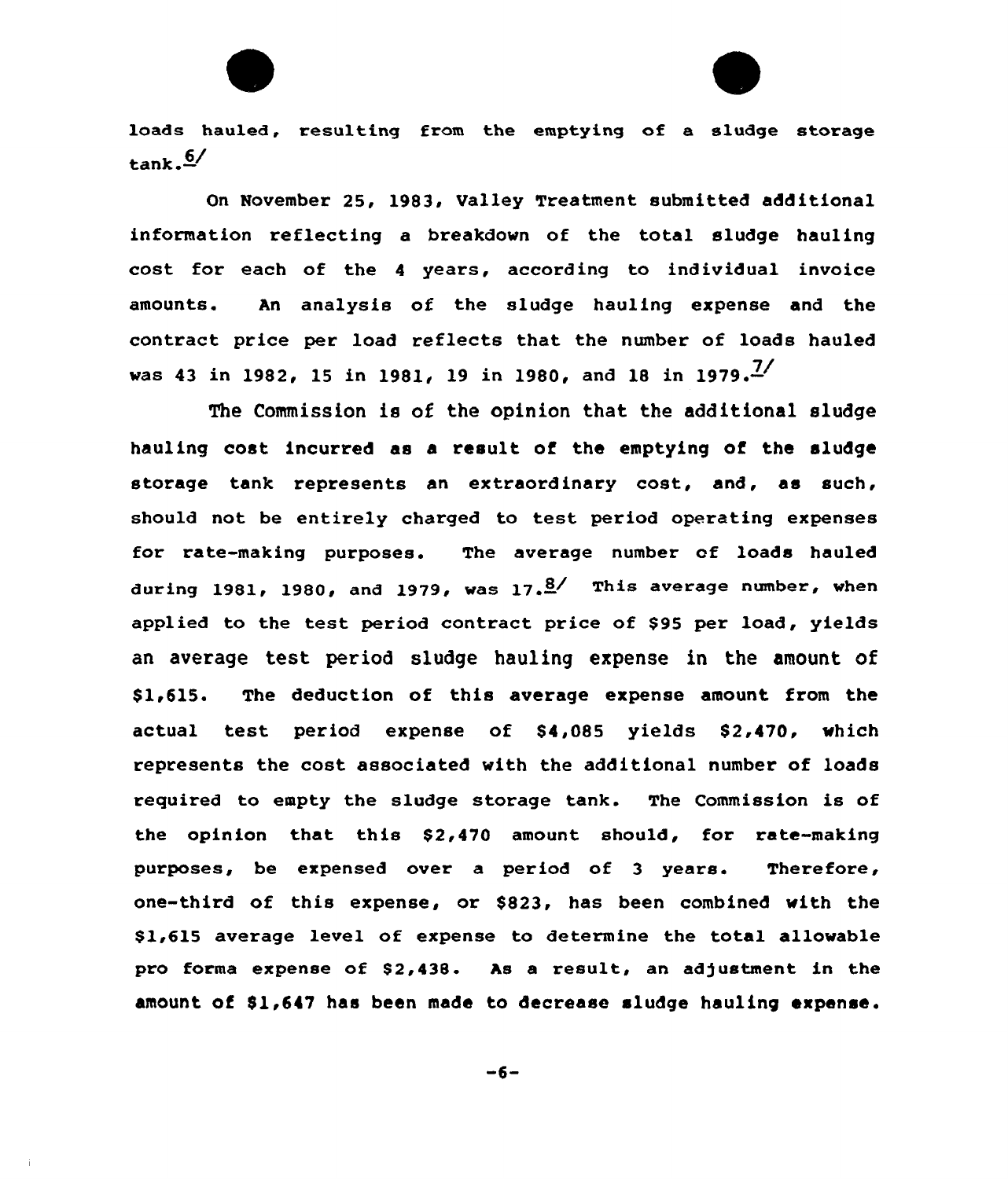



### Utility Service - Water Cost

According to its test period statement of sewer operation and maintenance expense, Valley Treatment incurred total water costs in the amount of \$1,490 as <sup>a</sup> result of its water purchases from the Louisville Water Company ("Louisville Water"). Although Louisville Water effected an increase in rates on January 1, 1983, Valley Treatment did not propose any pro forma adjustment to this expense. Therefore, the Commission has adjusted test period water expense in the amount of \$46 to reflect this increase based upon the application of Louisville Water's current rates to Valley Treatment's test period water consumption in gallons.

# Fuel and Power Purchased for Pumping and Treatment

During the test period Valley Treatment incurred fuel costs in the amount. of S14,531 as <sup>a</sup> result of its purchases of electricity from Louisville Gas and Electric Company ("LGaE"). However, in its application Valley Treatment did not propose any pro forma adjustments to this expense. The Commission has therefore increased Valley Treatment's fuel expense by an amount of \$1,810 to reflect the application of LG&E's current general service rates to Valley Treatment's test period electricity consumption data.

#### Maintenance — Treatment and Disposal Plant

According to its statement of operation and maintenance expenses, Valley Treatment incurred maintenance expenses in the amount of 811,531 during the test period. These expenses were documented through invoices submitted by Valley Treatment $9/$  as well as a breakdown of maintenance expenses. $10/$  In its Order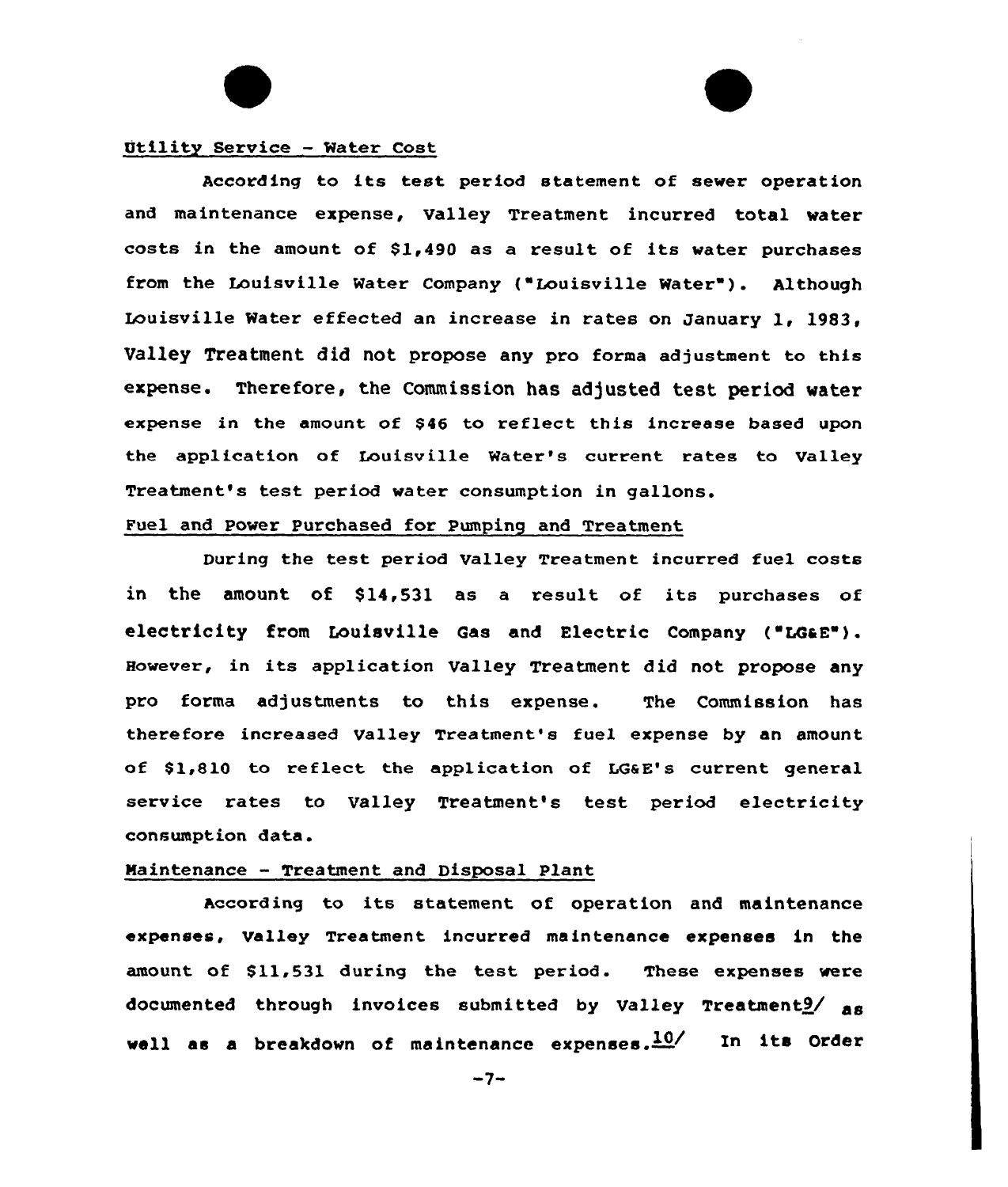



dated July 28, 1983, the Commission requested additional information regarding the nature of three expense items. These three expense items were:

- a) a payment dated Nay 7, 1982, in the amount of \$895.
- b) a payment dated November 10, 1982, in the amount of \$2,777.
- c) a payment dated December 31, l982, in the amount of 83,679.

Valley Treatment's response indicated that none of the repairs was extraordinary in nature, and none would extend the service life of any equipment repaired. $11/$ 

The payment dated Nay 7, 1982, in the amount of \$895 was made to Andriot-Davidson's Service Company, Inc., for various pump repairs. Included in this amount was a payment of \$297 for one used 230 volt submersible pump which was installed in the large digester tank. Although the pump represents used equipment, the Commission is of the opinion that for rate-making purposes this item should be capitalized to the appropriate utility plant in service account and depreciated over a period of 3 years. Therefore, an adjustment in the amount of \$297 has been made to decrease the maintenance of treatment and disposal plant expense account. Likewise, an adjustment to increase depreciation expense in the amount of \$99 has been made to reflect one-third of the depreciable amount of this capitalized item.

According to the invoices Valley Treatment submitted in support of the payment dated November 10, 1982, in the amount of 82,777, this expense was incurred as a result of repairs made to

 $-8-$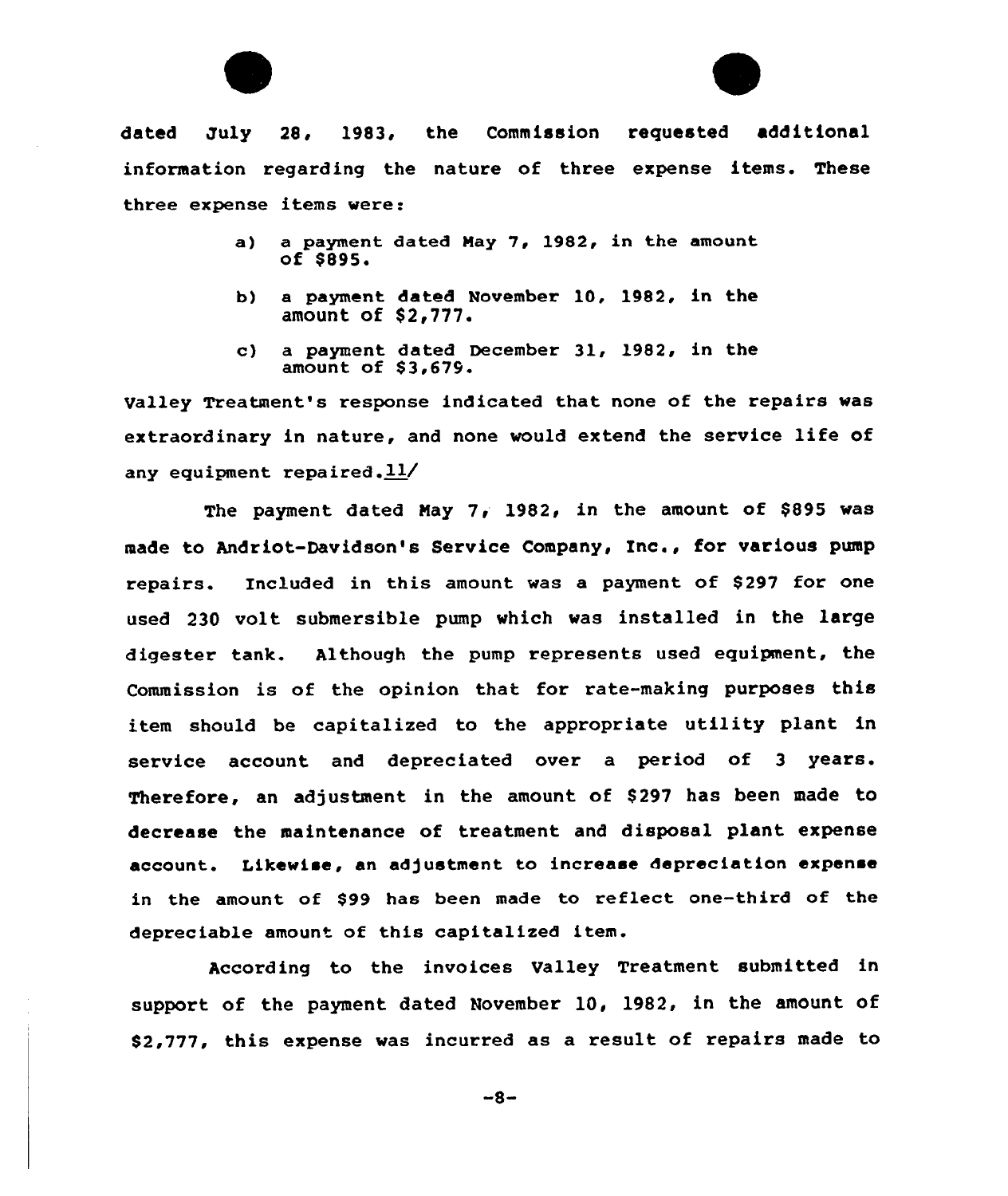an aeration tank in the amount of \$2,536, and repairs made to a standby chlorinator and a microstrainer pump in the amount of  $$241.$  The Commission is of the opinion that of the  $$2,536$  in repairs made to the aeration tank, an amount of 82,471 represents repairs that are of an extraordinary nature and, hence, not expected to recur in subsequent operating periods. For ratemaking purposes, the full amount of these repairs should not be charged to test period operating expenses but should, instead, be amortized aver a period of 3 years. Therefore, the Commission has decreased test period maintenance of treatment and disposal plant expenses in the amount of  $$2,471$ , and has increased amortization expense in the amount of \$824.

Valley Treatment related that the payment dated December 31, 1982, in the amount of  $$3,679$  was associated with expenses incurred in 1981 as a result of the repairs to a leaking main. $12/$ The invoice submitted as documentation af this expense indicated that the original amount billed from Glasser Excavating, the contractor who repaired the leak, was \$3,919. This amount was contested, with the result being a court order which required Valley Treatment to pay \$3,679 for the repairs.

The Commission is of the opinion that, due to the extraordinary nature of these repairs, for rate-making purposes the full amount of payment should not be charged to test period operating expenses but should, instead, be amortized over a period of 3 years. Therefore, an adjustment has been made to decrease test period maintenance of treatment and disposal plant expenses by an amount af 03,679. Likewise, an adjustment to increase

 $-9-$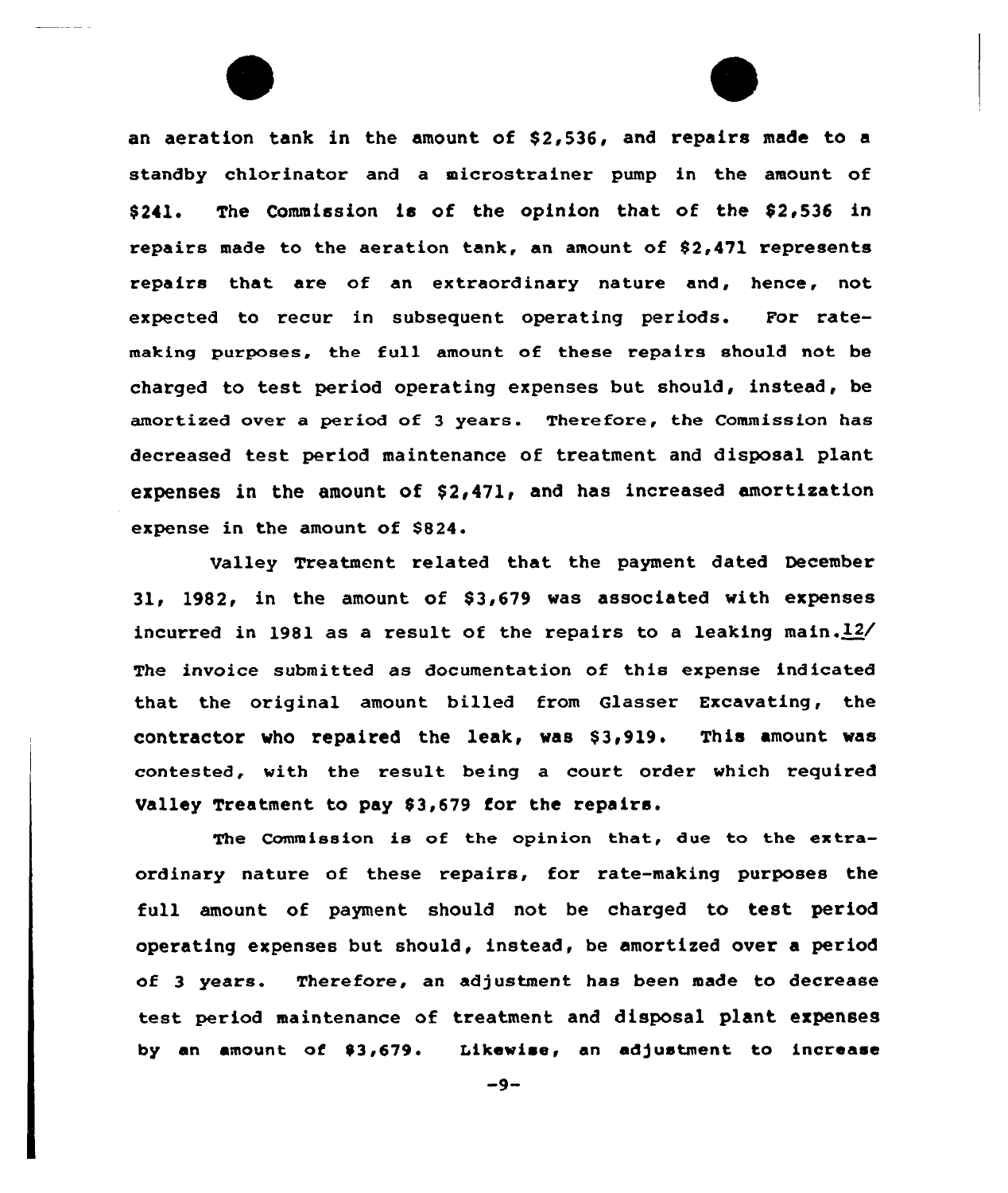amortisation expense in the amount of \$1 226 has been made to reflect the allowable amount of this expense.

In the examination of the invoices which Valley Treatment submitted as documentation of the maintenance of treatment and disposal plant expenses, it was discovered that invoice no. 1230-15 from Andriot-Davidson's Service Company, Inc., in the amount of \$119 represented expenses that were incurred during 1981, but were paid during the test period. The Commission is of the opinion that the inclusion of this item in test period operating expenses does not comply with the Commission's requirement that a utility maintain its accounts on the accrual basis, as indicated in the Uniform System of Accounts for Class <sup>C</sup> and <sup>D</sup> Sewer Utilities. Therefore, maintenance of treatment and disposal plant expense has been decreased by \$119 to reflect the disallowance of this expense item for rate-making purposes.

# Customer Collections Expense

Valley Treatment proposed an adjustment to increase test period customer collection expense by an amount of \$146 to reflect the increase made effective Nay 1, 1983, in the joint service cost charged by Louisville Water for its billing and collecting services. Valley Treatment computed this adjustment by applying the difference between Louisville Mater's new joint service cost and the previous joint service cost to the annualixed total number of customer bills rendered.

However, this charge should be computed on the basis of the proration of the joint service cost in the same proportion as that

 $-10-$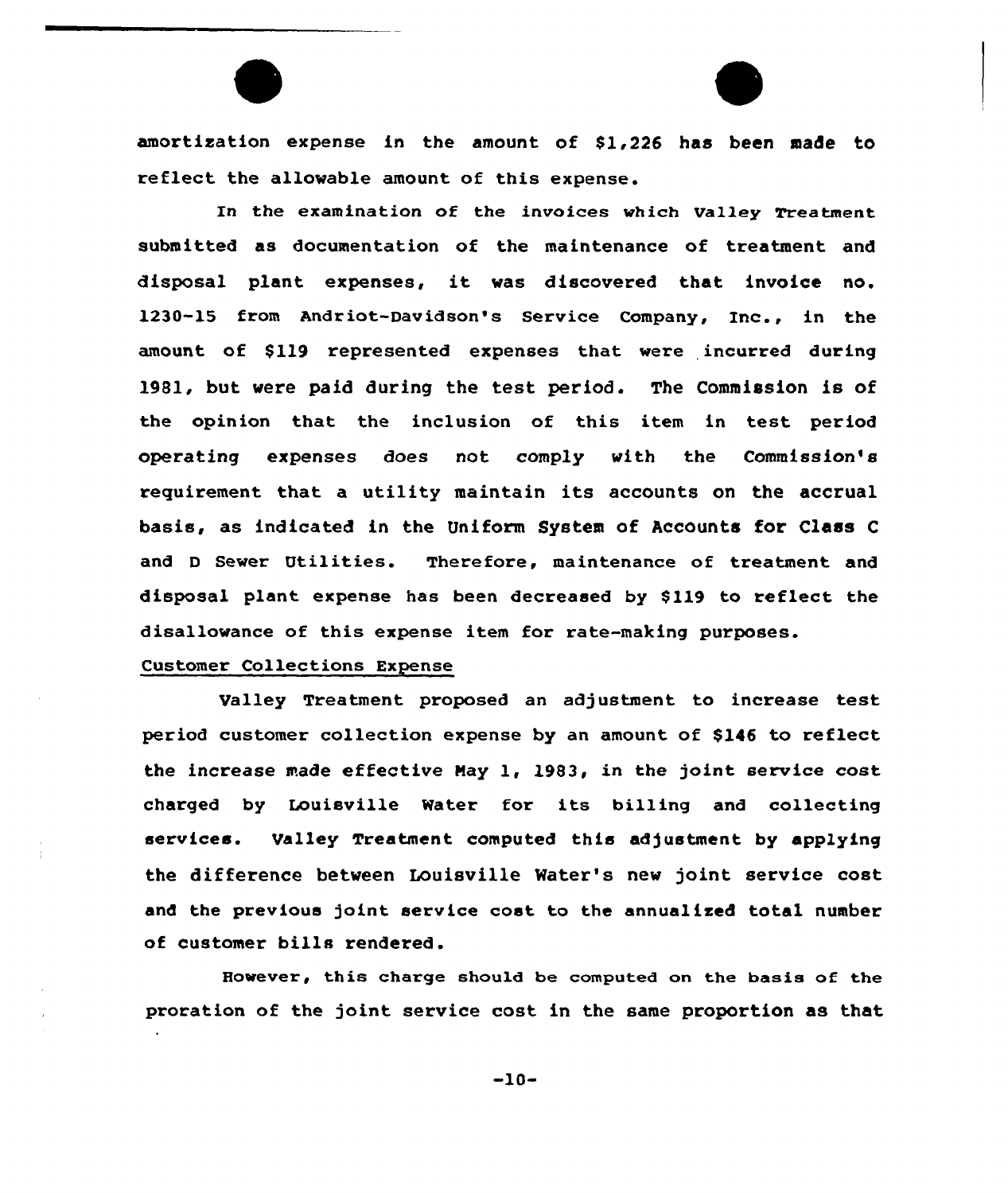of the sewer collections to the tota1 of the sewer and the water collections. Utilizing this calculation, the Commission has computed Valley Treatment's customer collection expense based upon the rates allowed herein, resulting in an adjustment to increase the test period expense in the amount of \$221. In addition, test period customer collection expense has been increased in the amount of \$1,584 to reflect the normalization of this expense based upon the actual test period customer collection fees charged by Louisville Water. The combination of these adjustments results in an adjusted test period customer collection expense in the total amount of \$1,805.

#### Regulatory Commission Expense

Valley Treatment did not propose an adjustment to test period operating expenses to reflect the amount of costs associated with the filing of the rate adjustment application. However, Valley Treatment related that it incurred expenses in the amount of \$1,935 in association vith the preparation of the rate adjustment application by McCauley, Nicolas and Company, Certified Public Accountants. $13/$  In addition, a breakdown of the expenses associated with the rate case vas provided, indicating an additional \$2,685 in expenses incurred as a result of the preparation of responses to staff information requests. $\frac{14}{14}$ Further, Valley Treatment indicated that an additional \$800 in rate case expense had been incurred but had not been billed by McCauley, Nicolas and Company.15/ Thus, the total amount of

 $-11-$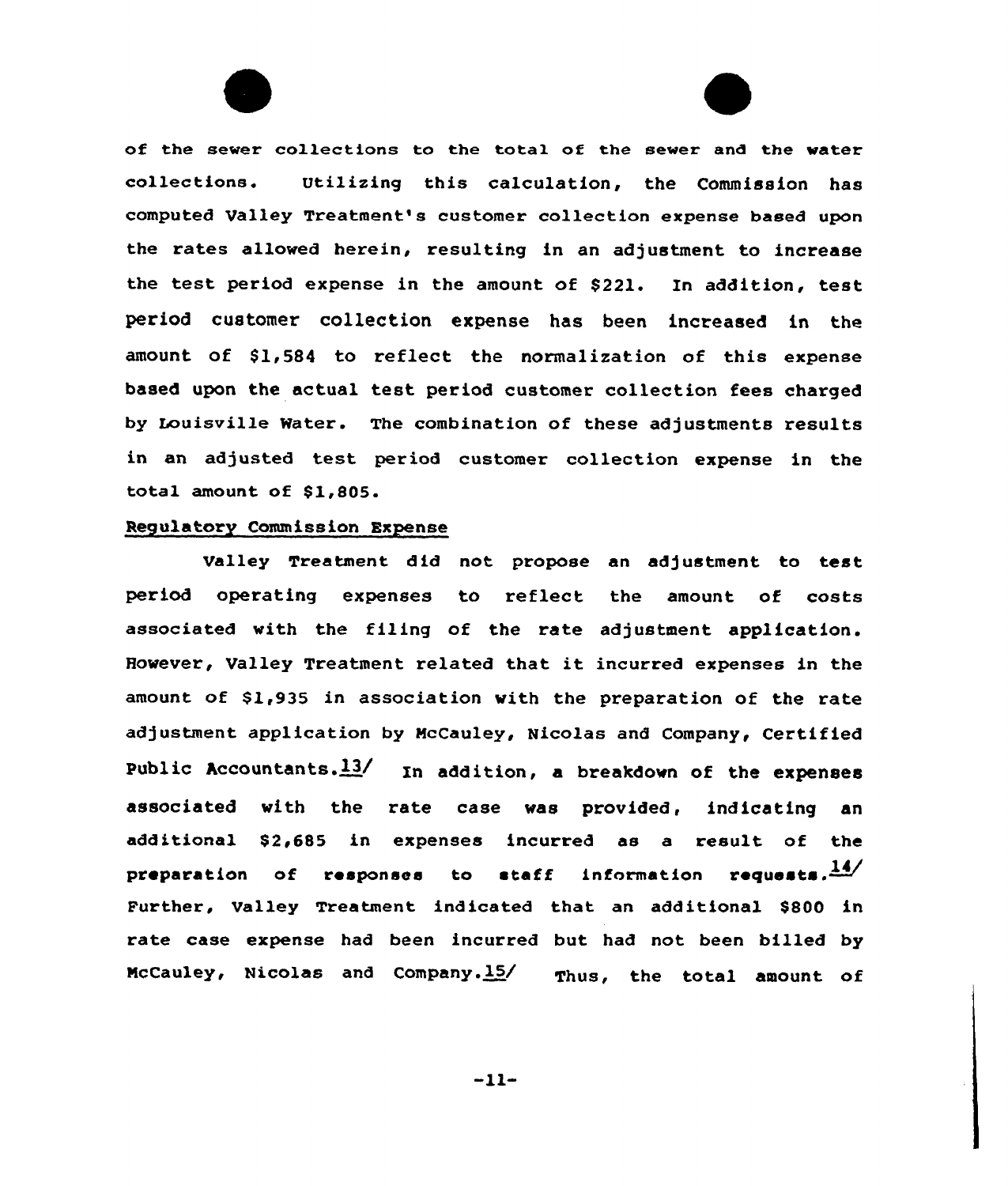expense incurred by Valley Treatment in association with this rate case was \$5,420.

The ARF procedure was established as a simplified and less expensive method in which small utilities could file for rate adjustments. The commission is of the opinion that the expenses associated with rate adjustment applications filed under this procedure should be limited to a maximum of S1,000, to be amortized aver a period of 3 years, unless justification for additional cost has been provided. The Commission has reviewed the application and record in this matter, and has concluded that the extensive data requested concerning the net investment and depreciation are above that normally required in an ARF proceeding, although the total expense amount seems out, of line for an ARF proceeding. The commission is also aware that Valley Treatment did not request a rate case expense adjustment. In light of these circumstances, the Commission will allow rate case expenses of \$1,500. Therefore, an adjustment has been made to increase test-periad operating expenses in the amount of \$5QQ to reflect one-third of the allowable regulatory commission expense of Sl,500

# Depreciation Expense

 $\omega$  . The set  $\omega$  and

Valley Treatment proposed an ad justment to decrease test period operating expenses in the amount of  $$2,241$  to reflect the amount of depreciation expense associated with utility plant in service net of contributions in aid of construction. As discussed in the preceding valuation section of this Order, upon its acquisition of the sewage system, Valley Treatment recorded its

-12-

 $\mathcal{A}^{\mathcal{A}}$  . The property state and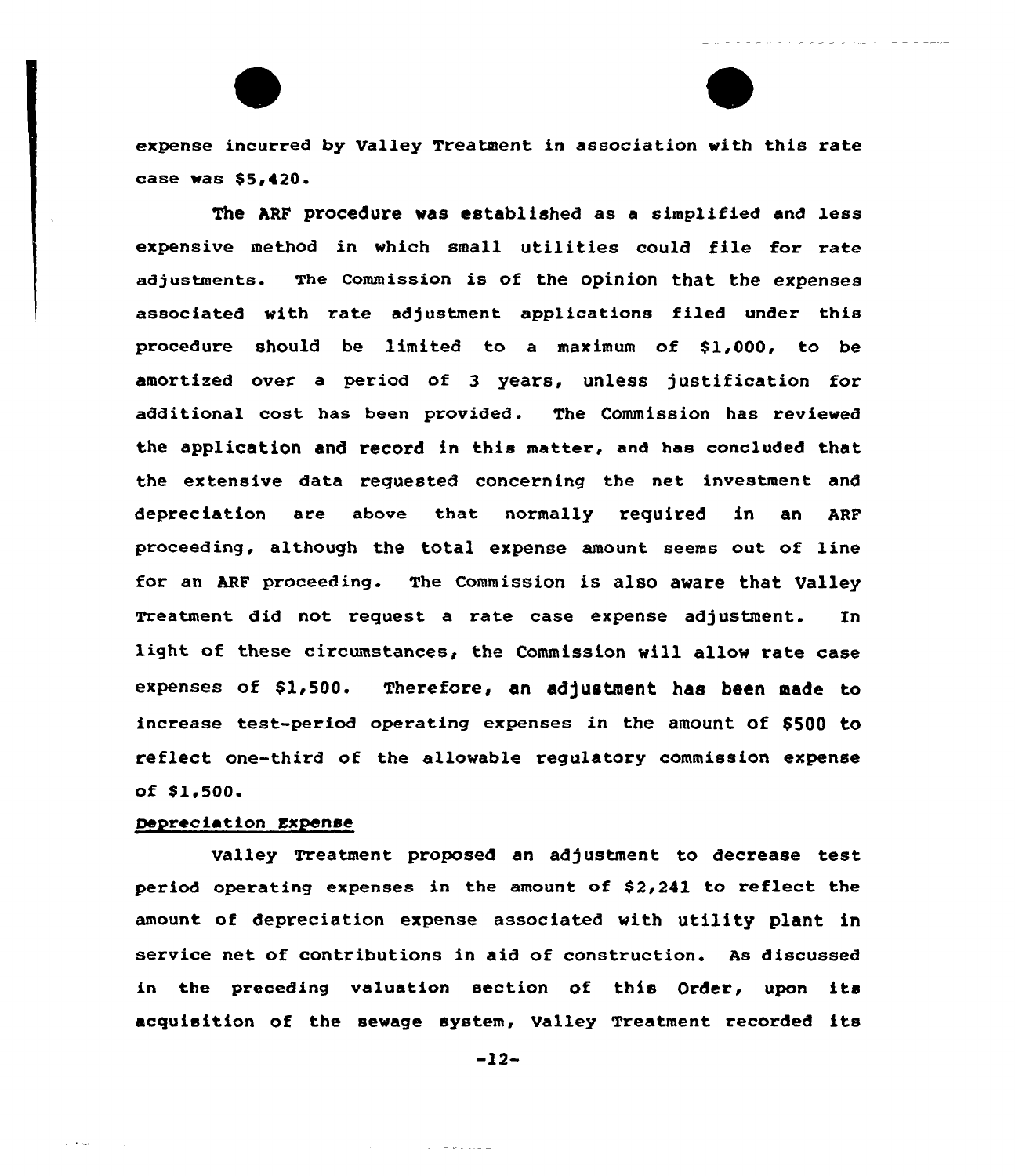utility plant in service at net dollars invested--an amount less than original cost. Therefore, its adjustment to test period depreciation expense was based upon the application of a composite depreciation rate to this investment amount net of contributions in aid of construction.

The Commission has computed Valley Treatment's test period depreciation expense based upon a composite depreciation rate applied to the original cost of utility plant in service net of contributions in aid of construction. This calculation resulted in a test period allowable depreciation expense in the amount of  $s7.089.16/$  Therefore, an adjustment to decrease operating expense in the amount of \$2,584 has been made to reflect this allowable amount.

#### Occupational Tax

Ualley Treatment proposed an adjustment to increase test period operating expenses in the amount of \$682 to reflect the amount of the Jefferson County occupational tax that would be incurred as a result of the increased revenues generated by Valley Treatment's proposed rates. The proposed adjustment was determined on the basis of the application of the 2.2 percent occupational tax rate to the adjusted net income for the test period. $\frac{17}{ }$ 

Based upon the application of this tax rate to the net income resulting from the revenues generated by the rates allowed herein less allowable test period operating expenses, the

-13-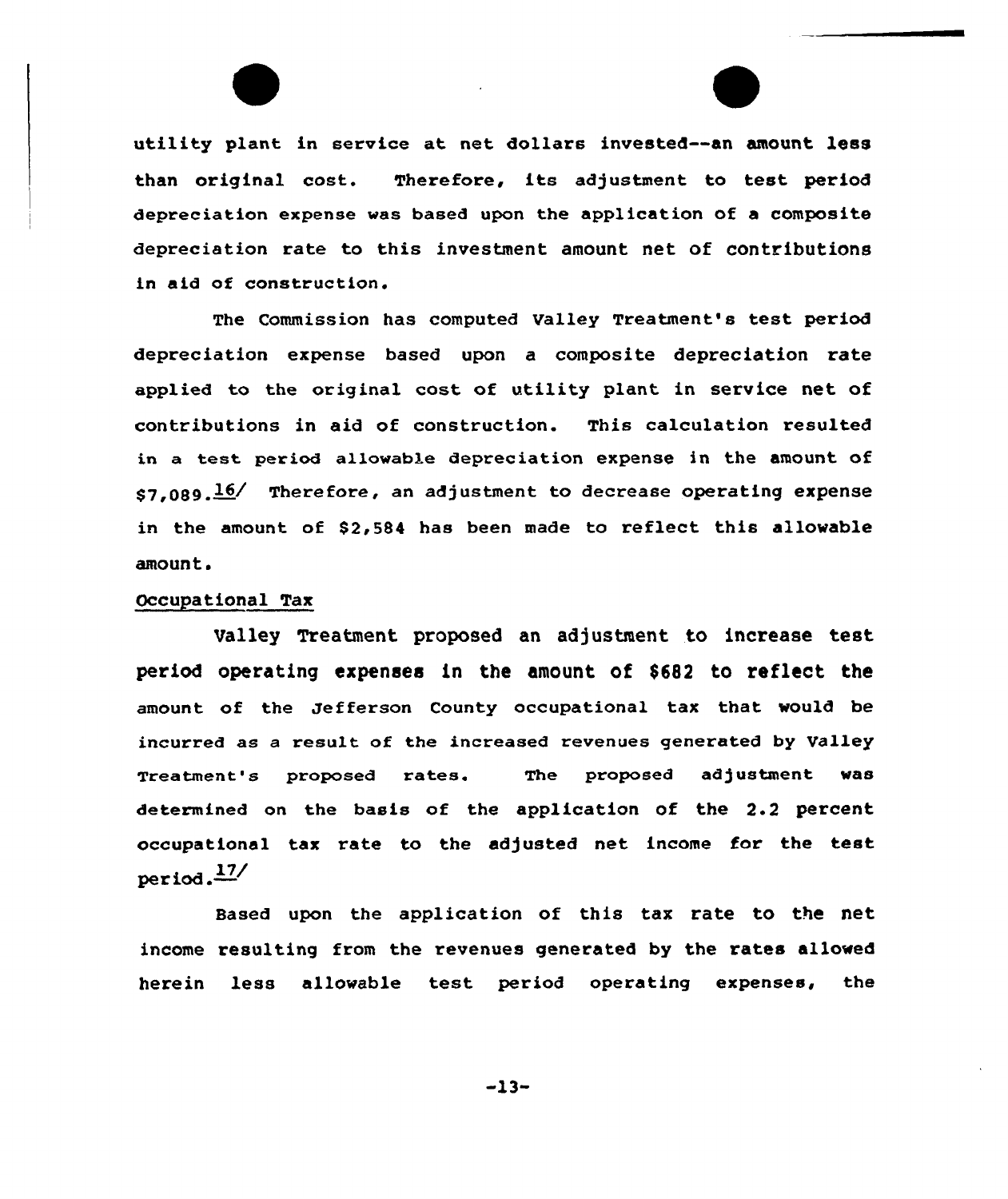Commission has determined Valley Treatment's test period occupational taxes to be \$150. $\frac{18}{\sqrt{5}}$  Therefore, an adjustment to reflect this amount has been made to test period tax expense.

After consideration of the aforementioned adjustments, the Commission finds that valley Treatment's test period operations are as follows:

|                    | Actual                   | Pro Forma   | Adjusted    |
|--------------------|--------------------------|-------------|-------------|
|                    | Test Period              | Adjustments | Test Period |
| Operating Revenues | \$38,260                 | \$14,625    | \$52,885    |
| Operating Expenses | 53,255                   | <4,586>     | 48,669      |
| Operating Income   | \$ <sub>14,995&gt;</sub> | \$19,211    | $5 - 4,216$ |
| Interest Income    | 114                      | $-0-$       | 114         |
| Other Deductions   | $-0-$                    | 150         | 150         |
| Net Income         | $$<$ 14,881>             | \$19,061    | 4,180       |

## REVENUE REQUIREMENTS

Valley Treatment based its revenue requirements upon a 15 percent rate of return on a net investment of \$201,681. Valley Treatment indicated that. this level of return was "determined to be an amount that an investor would expect to earn On an investment, considering the risk of operating a sewage plant, and the exposure to potential liability." $19/$  However, no supporting computational analysis was presented to indicate the basis upon which Valley Treatment calculated this rate of return. $\frac{20}{ }$ 

In determining the revenue requirements of utilities within its jurisdiction, the Commission has primarily utilized four methods to derive a utility's allowed earnings. These methods are: rate of return on net investment or capital, debt service coverage, times interest earned ratio, and operating ratio. The

 $-14-$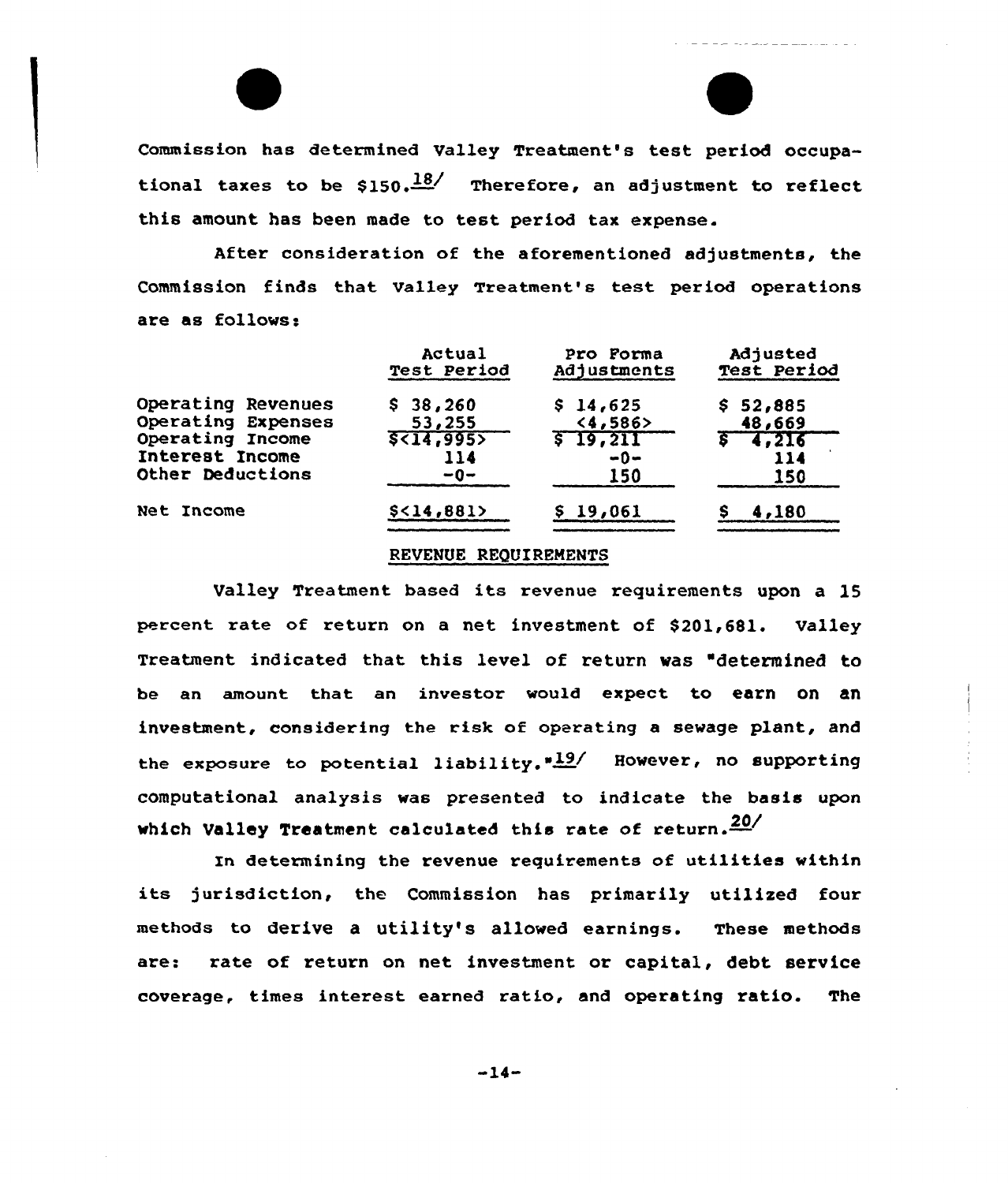method most frequently used for determining the revenue requirements of sewer utilities is the operating ratio. $21/$  The Commission has applied this method of revenue determination due to the unusual capital structure of sewer utilities, the difficulty of arriving at a fair value of investment for rate-making purposes, and the relatively small capital cost in comparison to plant investment. The operating ratio generally allowed for sewer utilities has been in the range of 88 percent. The Commission has examined the evidence of record in this case, and finds the operating ratio to be the acceptable method for determining the revenue requirements of Valley Treatment, although the Commission has also considered the return on the allowable net investment of \$ 52,999 as determined in Appendix <sup>B</sup> of this Order, and has concluded that this method would allow a fair and reasonable return of 13 percent on that net investment.

The determination of a reasonable level of earnings, with the expectation that those earnings can be achieved, is the primary concern in formulating an adequate operating ratio for Valley Treatment. In its review of this case, the Commission has allowed several adjustments to historic test period operating expenses to reflect known and measurable changes, thus rendering pro forma operating expenses that are representative of expected future operating costs. Therefore, the Commission is of the opinion that an operating ratio of 88 percent will produce a reasonable level of earnings, and likewise, will provide sufficient coverage for the expected operating costs. The application of an operating ratio of 88 percent to Valley

-15-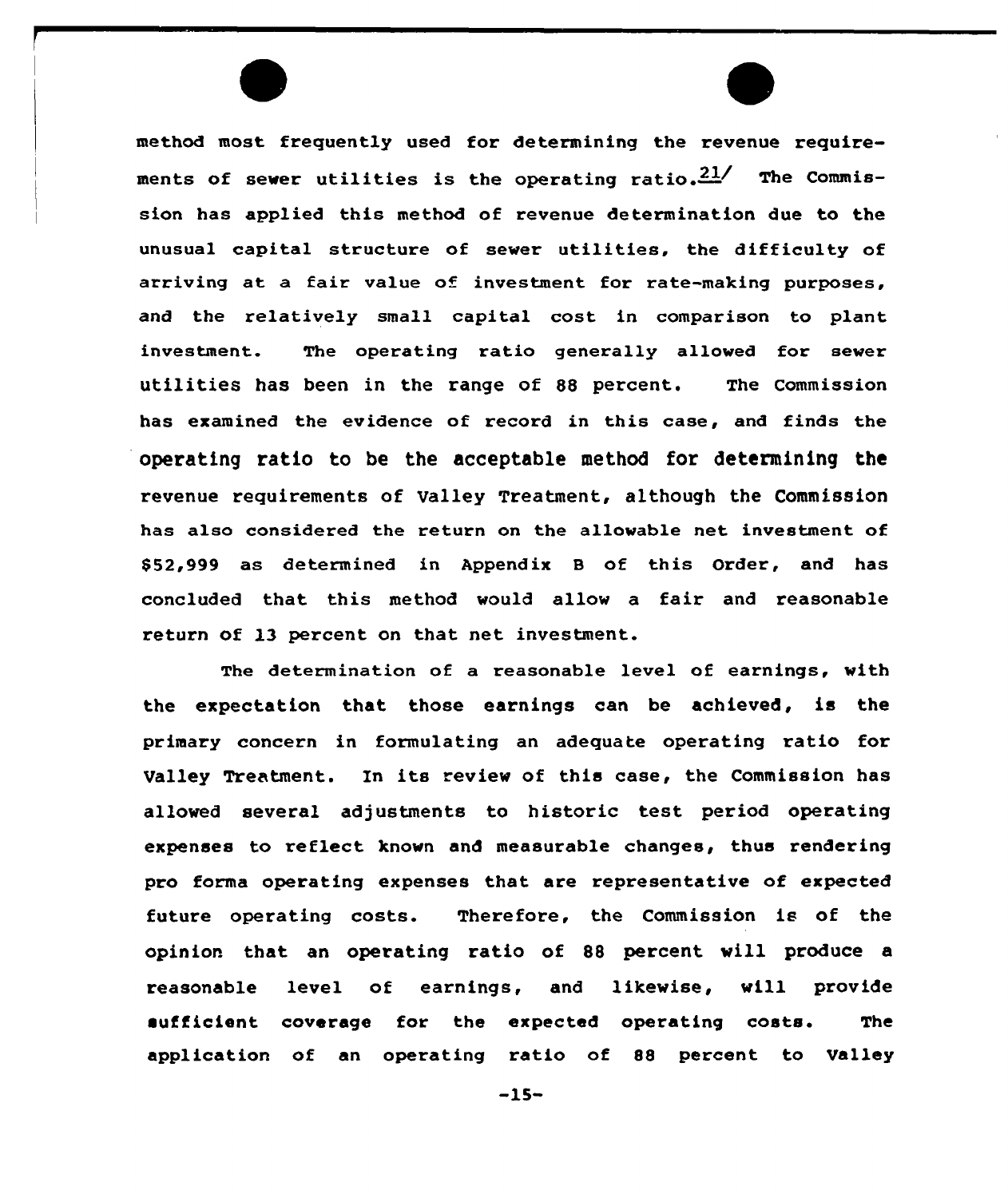Treatment's combined adjusted test period operating expenses, depreciation and taxes results in a test period revenue requirement Of \$55,476, reflecting a revenue increase in the amount of \$2,591 above normalized test period revenues.

#### OTHER ISSUES

#### Accounting Records

In the examination of Valley Treatment's test period statement of sever operation and maintenance expense, it vas discovered that various items of sewer operation and maintenance expense had been improperly classified vith respect to the expense accounts in which they were reported. In its expense statement, Valley Treatment charged to Account No. 700, Supervision and Engineering, a total expense in the amount of \$6,148. Hovever, the invoices submitted by Valley Treatment in documentation of the sewer operation and maintenance expenses indicated that of the \$6,148 amount, an amount of \$5,865 represented fees paid to Andriot-Davidson's service company, Inc., for contracted maintenance.  $22/$  Thus, that portion of the expense should have been charged to Account No. 710-A, Routine Maintenance Service Fee.

Valley Treatment reported in Account No. 701-A, Collection System-Labor, Materials and Expenses, an expense in the amount of \$4,0&5. Examination of the invoices submitted by Valley Treatment in support of this expense revealed that this amount represented charges from CFS, Inc., for sludge hauling.  $23/$  Therefore, this expense should be charged to Account Mo. 701-C, Treatment System-Sludge Hauling.

-16-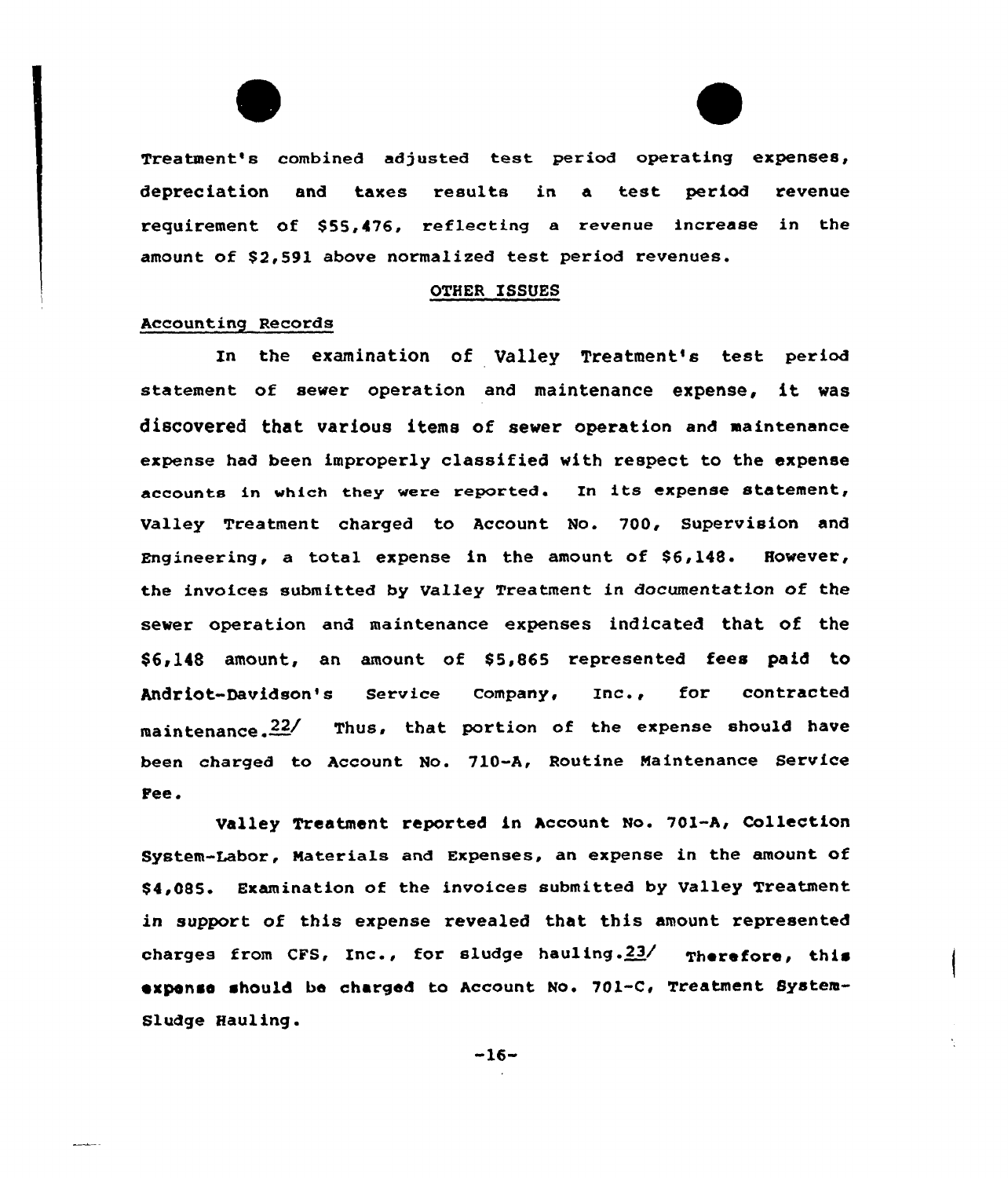Invoices submitted for the amount of \$1,950 reported in Account No. 701-C, Other-Labor, Materials, and Expenses, reflected that of this charge, an amount of  $$1.490$  represented expenses incurred as a result of water purchased from Louisville Water. $\frac{24}{1}$ Therefore, these water charges should be expensed to Account No. 701-C, Utility Service-Water Cost.

In its test period statement of sewer operation and maintenance expense, Valley Treatment reported in Account No. 920, Administrative and General Salaries. an amount of \$2,000. Valley Treatment indicated that this expense was representative of a \$500 per month management fee that the Renfro Company charges Valley Treatment for providing office space and maintaining day-to-day operations. Valley Treatment also related that the payment for these services was contingent upon the availability of funds; thus, the \$2,000 amount represented the payment for these services for a period of 4 months.  $\frac{25}{ }$ 

According to the Uniform System of Accounts, fees charged for providing management services should be reported in Account No. 700-A, Owner/Manager Management Fee; whereas amounts incurred for the rent of office space should be expensed to Account No. 931, Rents. Therefore, Valley Treatment should revise its accounting procedure for this item in accordance with the classification established in the Uniform System of Accounts. With regard to the fees charged for management services, the Commission is of the opinion that these fees should not exceed a total annual amount of \$2,000.

 $-17-$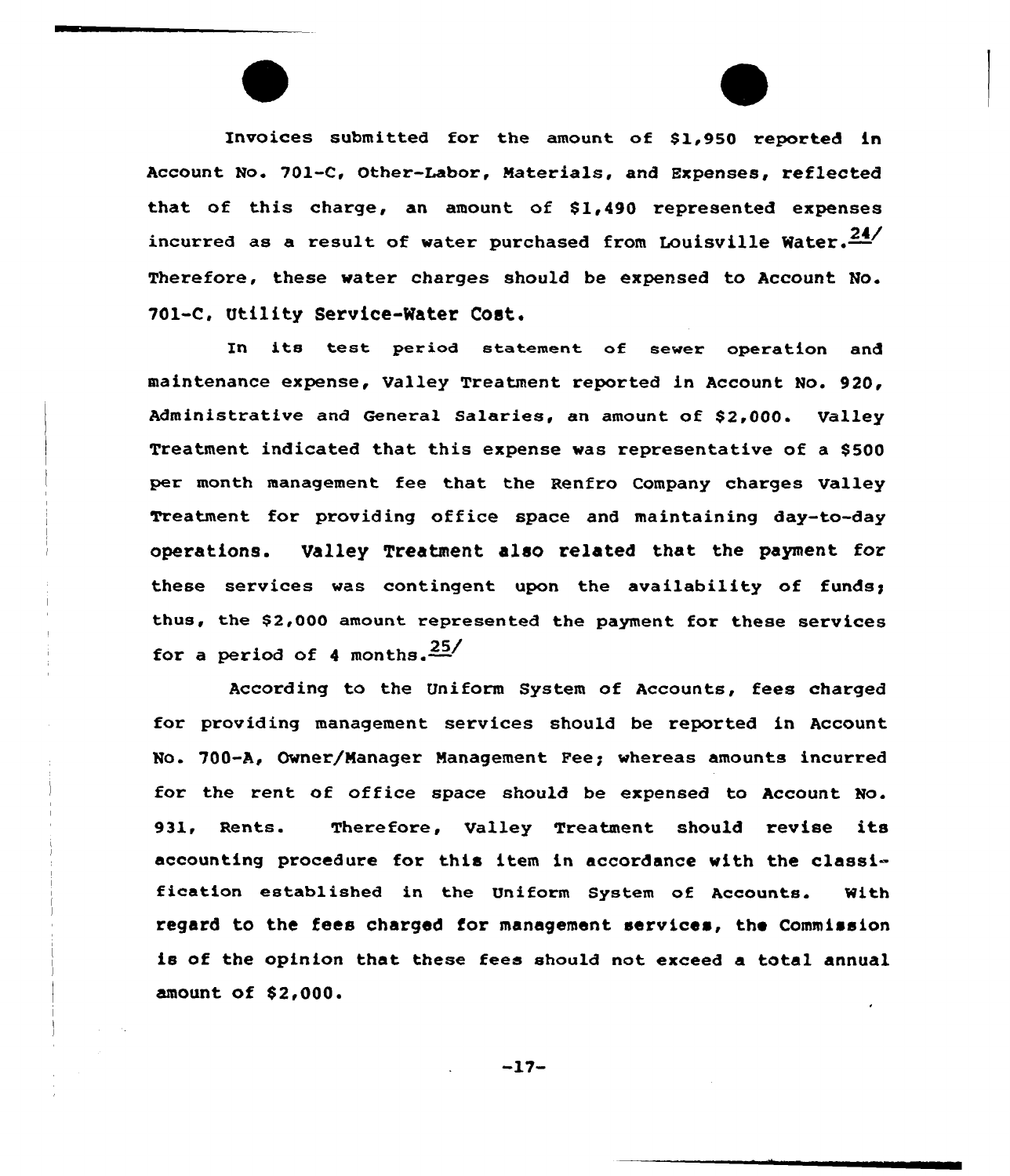An analysis of the remittance advices vhich Valley Treatment submitted as evidence of the fees paid to Louisville Mater for its customer billing and collection services revealed that the revenues reported by Valley Treatment vere reflective of only the net amount remitted by Louisville Water. $26/$  In addition. an examination of the test period statement of sewer operation and maintenance expenses indicated that Valley Treatment was not expensing the \$1,584 amount charged by Louisville Water for this collection service. As indicated previously in this Order, test period revenues and expenses have been narmalixed to reflect the \$ 1,584 amount. Therefore, to accurately reflect its annual revenues and expenses, Valley Treatment should report the gross amount of sewer revenues collected by Louisville Water, and should expense in Account No. 903-A, Agency Collection Fee, the total amount of charges incurred for the collection service.

# Notes Payable

Valley Treatment reported Notes Payable to Associated Companies on its December 31, 1982, balance sheet in the total amount of \$285,954. This amount represents the unpaid balance of the loan funds that were used by Valley Treatment to purchase the sewage treatment plant from Presbourg. $27/$  The purchase of Valley Treatment by Nr. Landrum and Nr. Renfro vas not a typical sale-purchase in as much as the parties purchasing the assets of valley Treatment vere the ovners at the time the sale-purchase occurred. The stated price in the amount of \$313,075 for the purchase of Valley Treatment was established at the depreciated original cost less contributions in aid of construction. This

 $-18-$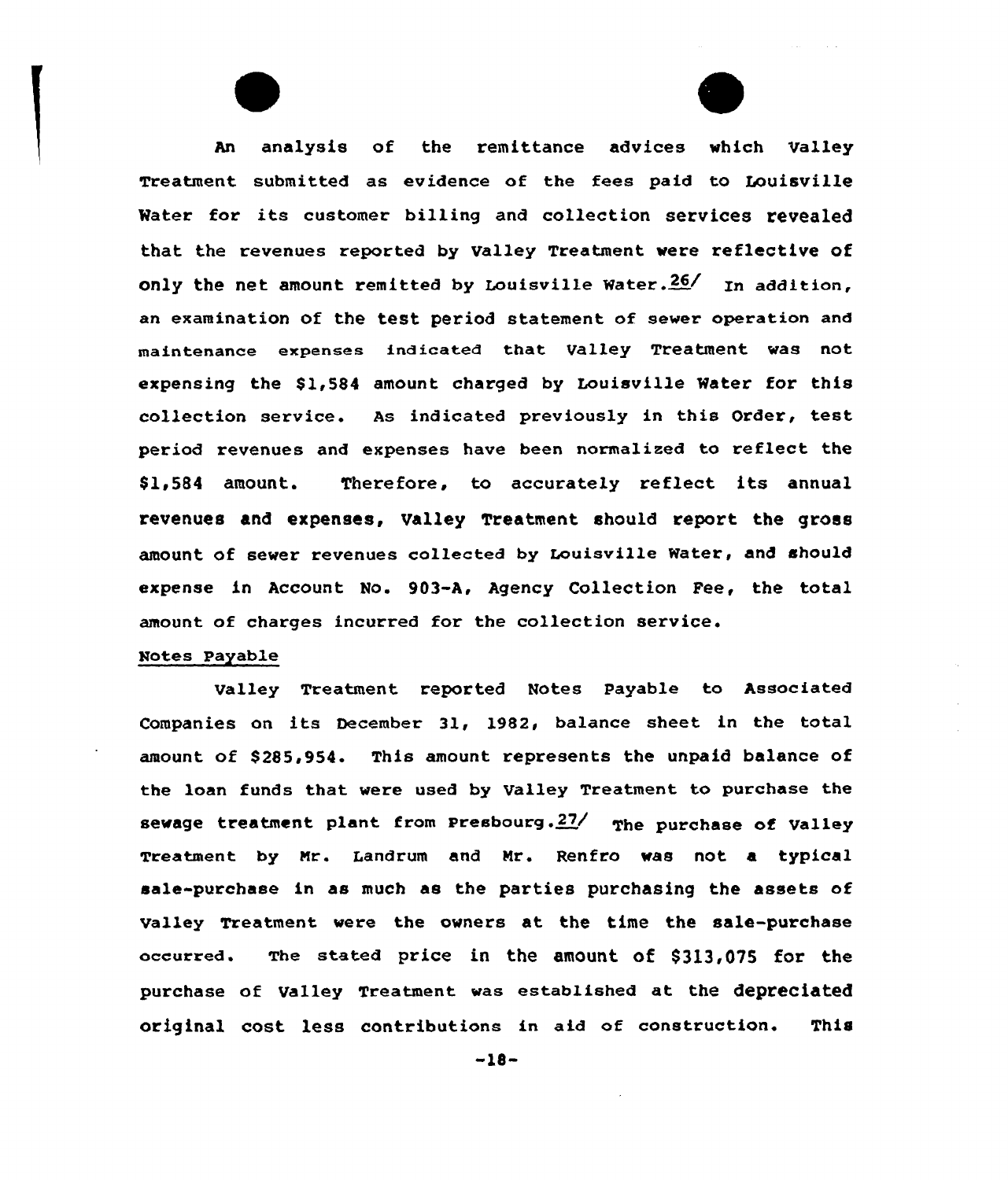price vas not negotiated, end no sales agreement exists between the parties involved.  $28/$  Since the purchase price was established at \$313,075, the purchasers of Valley Treatment had the option of recording the offsetting liability for the purchase es debt, equity, or contributions. Apparently the liability was established as debt. The commission has previously determined that this amount is in excess of that deemed proper for rate-making purposes. In addition, no evidence has been presented in this proceeding to reflect that an obligation for repayment of these funds exists. Therefore, at this time the stated liability is no more an obligation to Valley Treatment than would be equity funda in the form of paid-in capital. Also, since the Commission has already determined that the net income allowed herein would provide <sup>a</sup> reasonable return on capital, it would be <sup>a</sup> double recovery to also allow interest on that same capital.

The Commission hereby advises Valley Treatment that since no evidence of indebtedness exists at this time, it can not consider the debt as a binding obligation for rate-making or any other purposes, and before any such consideration can be given in future proceedings, Commission authorisation to issue evidence of indebtedness must bs sought in accordance with KRB 278.300.

# SUNMARV

The Commission, having considered the evidence of record and being advised, is of the opinion and finds that:

1. The rates in Appendix A are the fair, just and reasonable rates for Valley Treatment, as they vill produce annual revenues of \$55,476. This revenue will be sufficient to meet

-19-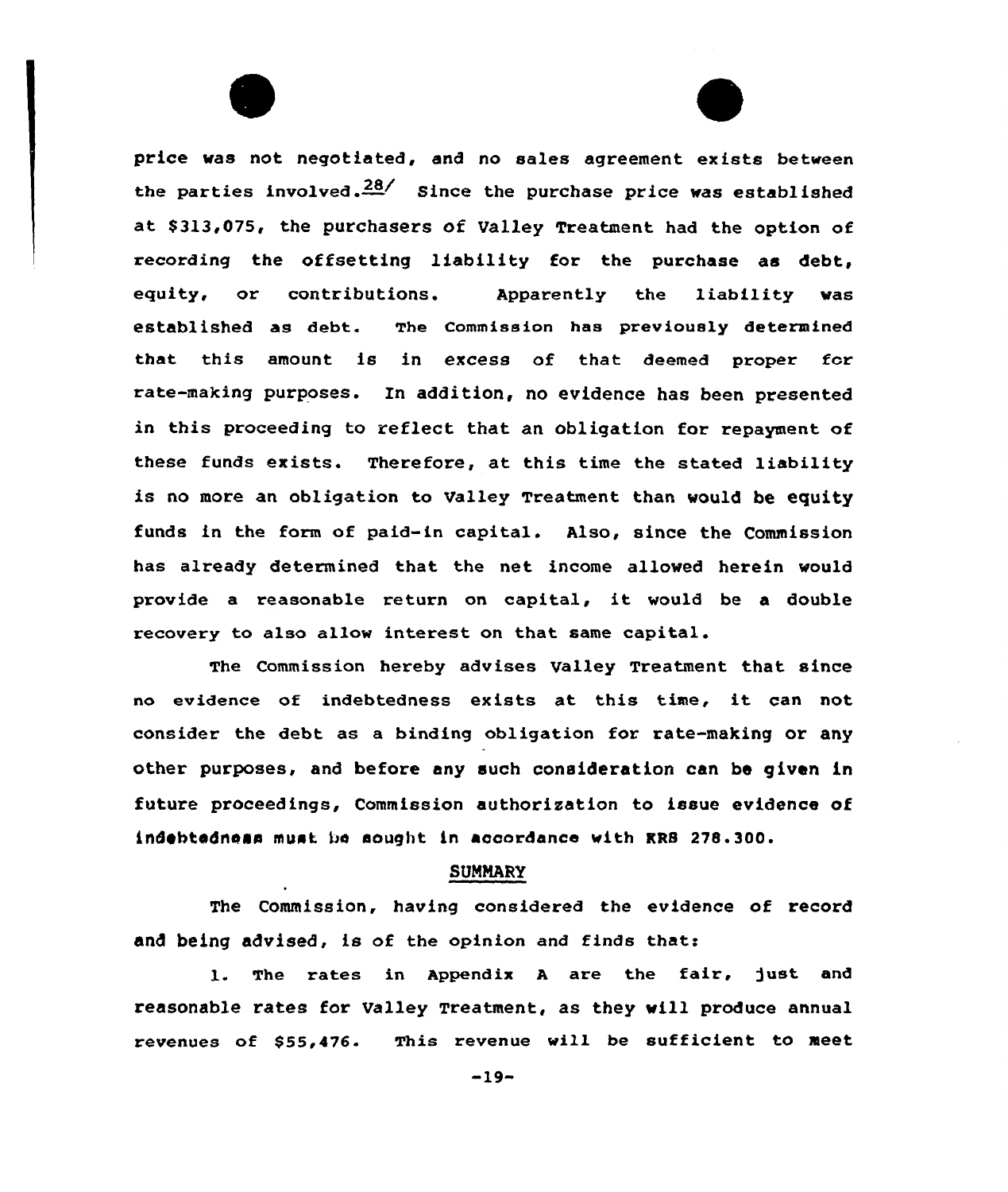Valley Treatment's operating expenses found reasonable for rate-making purposes, and to provide a reasonable surplus.

2. The rates proposed by Valley Treatment would produce revenue in excess of that found reasonable herein and should be denied.

3. <sup>A</sup> portion of the accounting records maintained by Valley Treatment are not in accordance with the Uniform System of Accounts for Class <sup>C</sup> and <sup>D</sup> Sewer Utilities as prescribed by this Commission, and should be revised.

IT IS THEREFORE ORDERED that the rates in Appendix A be and they hereby are approved for service rendered by Valley Treatment on and after the date of this Order.

IT IS FURTHER ORDERED that the rates proposed by Valley Treatment be and they hereby are denied.

IT Is FURTHER oRDERED that valley Treatment shall revise its accounting records in the areas specifically mentioned herein, to be in accordance with the Uniform System of Accounts for Class <sup>C</sup> and <sup>D</sup> Sewer Utilities as prescribed by this Commission.

IT IS FURTHER ORDERED that, within 30 days of the date of this Order, Valley Treatment shall file with this Commission its revised tariff sheets setting forth the rates approved herein.

 $-20-$ 

i i slo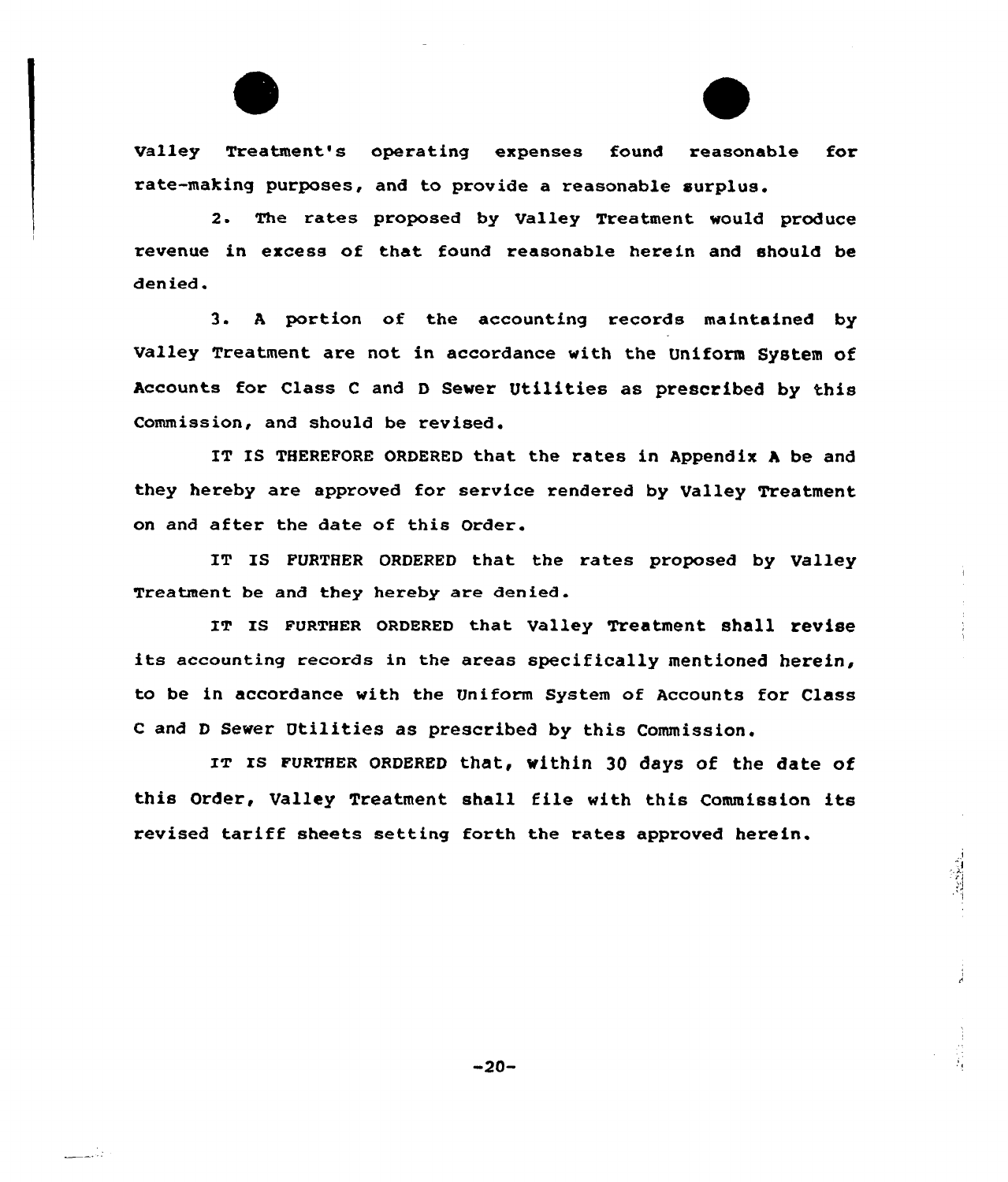

# Bone at Frankfort, Kentucky, this 26th day of January, 1984.

# PUBLIC SERVICE COMMISSION

hid enatiman Vice Chairman

m **za** Commiss!  $onex$ 

 $\mathcal{L}_{\mathcal{A}}$ 

ATTEST:

**Secretary**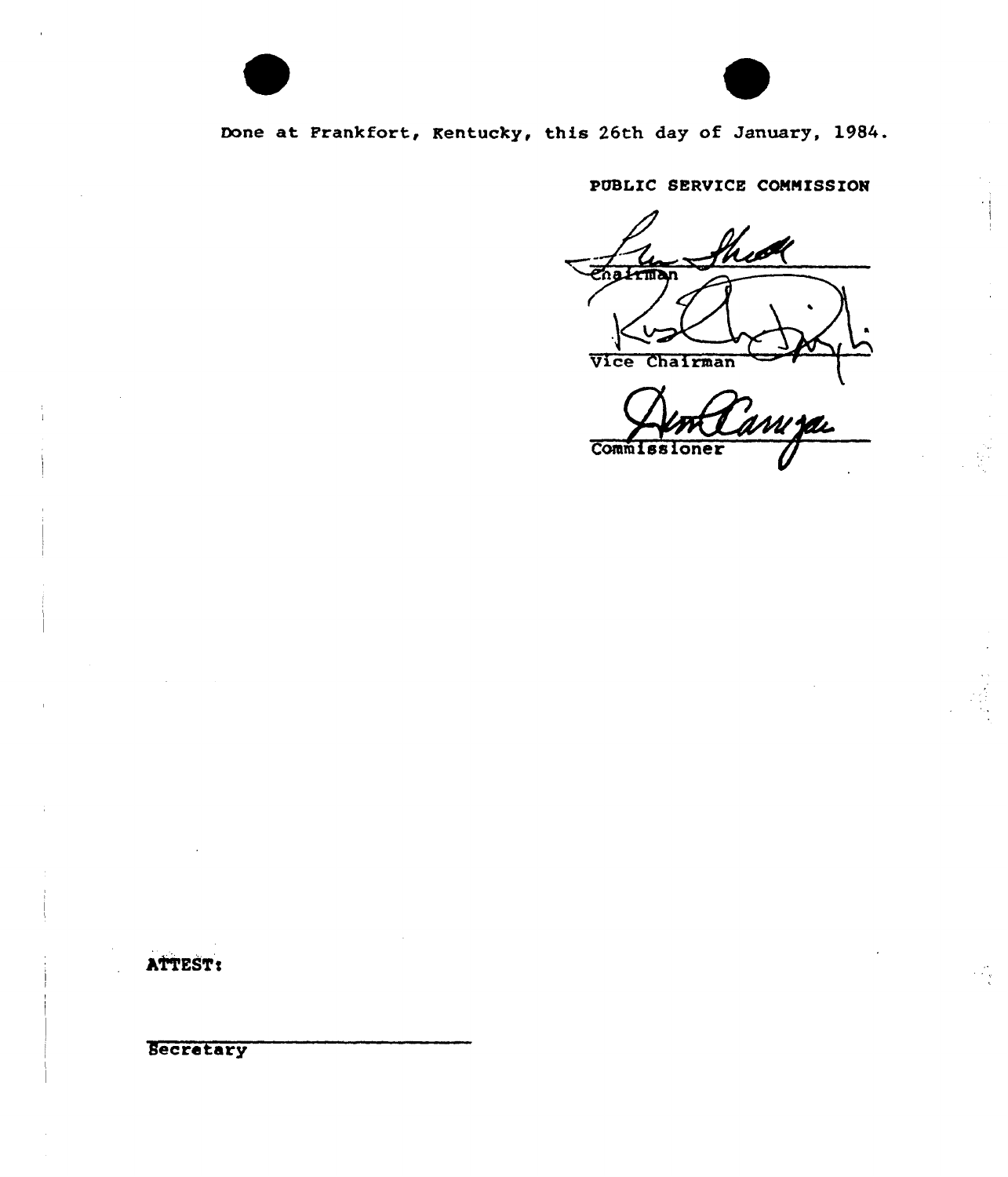

| ı. | <b>Tap-on Fees</b>        | \$174,665 |
|----|---------------------------|-----------|
|    | Advances for Construction | 560,025   |
|    |                           |           |

Contributions in Aid of Construction \$734,690

- $2.$ Response, Item No. 2, Attorney General's information request, dated June 29, 1983.
- $3.$ Response, Item No. 3(B), Commission's Order dated October 28,<br>1983.
- $4.$ Response, Item No. 1(3), Attorney General's information request, dated June 29, 1983.

| 5.<br>Year | <b>Expense</b> |  |  |
|------------|----------------|--|--|
| 1982       | \$4,085        |  |  |
| 1981       | 1,416          |  |  |
| 1980       | 1,805          |  |  |
| 1979       | 1,530          |  |  |
|            |                |  |  |

6. Re<mark>sponse, Item No. 8, Commi</mark>ssion's Order dated September 14,<br>1983.

| 7. | Year | Expense | ÷ | Contract<br>Price | No. of<br>Loads                |
|----|------|---------|---|-------------------|--------------------------------|
|    | 1982 | \$4,085 |   | <b>S95</b>        | 43<br>$\sim$                   |
|    | 1981 | 1,416   |   | 95                | 15                             |
|    | 1980 | 1,805   |   | 95                | 19                             |
|    | 1979 | 1,530   |   | 85                | $\overline{\phantom{a}}$<br>18 |
|    |      |         |   |                   |                                |

8. Year No. of Loads

| 1981 | 15         |
|------|------------|
| 1980 | 19         |
| 1979 | <u> 18</u> |

Tota1

# $52 + 3 + 17 -$  average no. of loads

- $9.$ Response, Item No. 4{6), Attorney General's information request, dated June 29, 1983.
- Response, Item No. l, Commission's Order dated June 30, 1983. 10.
- 11. Response, Item No. 1(a), Commission's Order dated July 28, 1983.
- 12 Response, Item No. 1(c), Commission's Order dated July 28, 1983~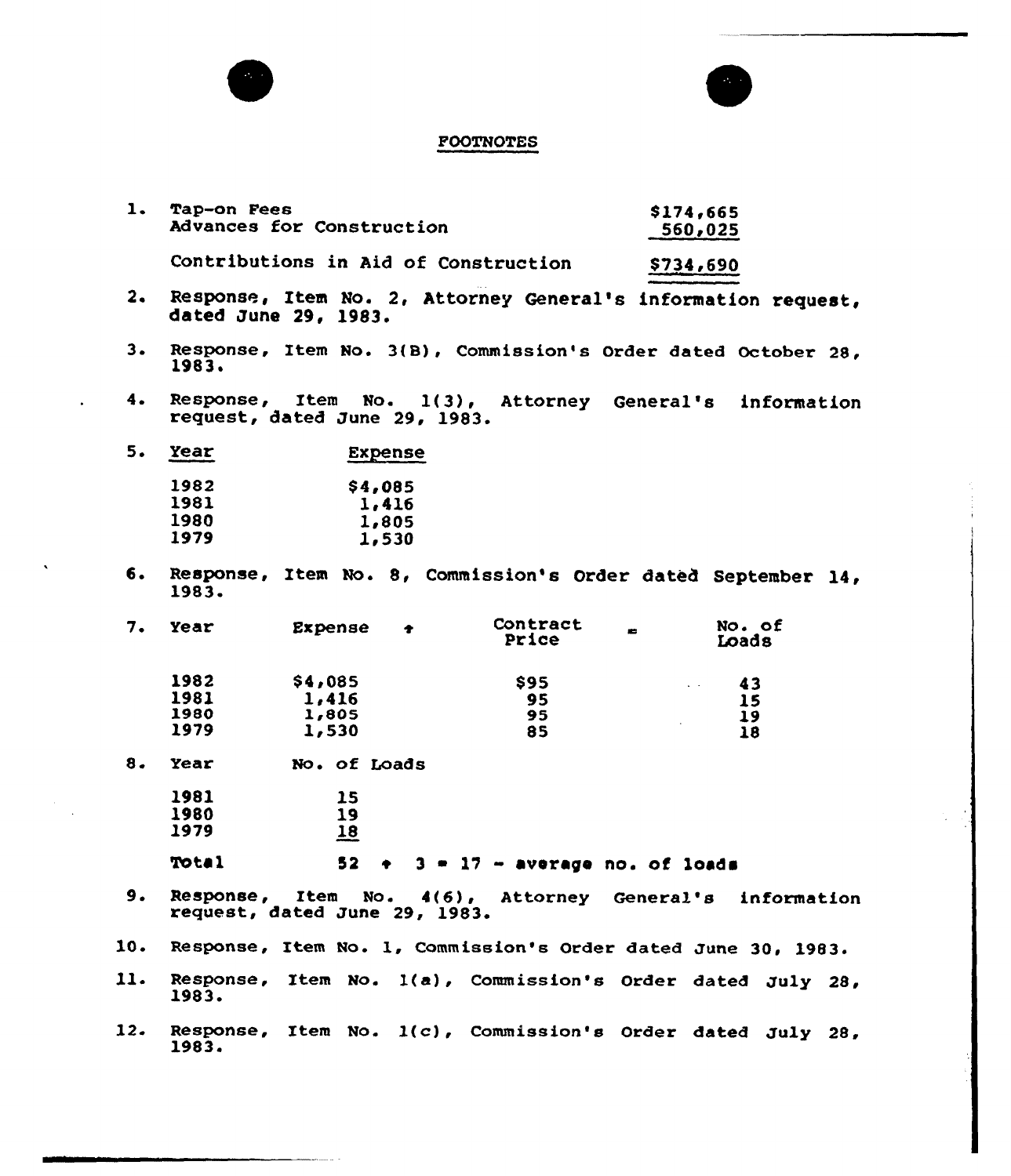

- 13. Response, Item No. 2, Commission's Order dated June 30, 1983.
- 14. Response, Item No. 2, Commission's Order dated July 28, 1983.
- 15. Response, Item No. 1, Commission's Order dated September 14, 1983.

| 16. | Total Utility Plant in Service<br>Less: Contributions in Aid of Construction | \$1,071,062<br>788,190 |
|-----|------------------------------------------------------------------------------|------------------------|
|     | Net Plant                                                                    | $\sqrt{282,872}$       |
|     | Composite Depreciation Rate                                                  | 2.508                  |
|     | Test Period Allowable Depreciation                                           | 7.089                  |
|     | Less: Test Period Actual Depreciation                                        | 9,673                  |
|     | Adjustment to Depreciation                                                   | $\overline{2,584}$     |

17. Response, Item No. 8, Commission's Order dated June 30, 1983.

| 18. | Adjusted Test Period Revenue      | 55,476       |
|-----|-----------------------------------|--------------|
|     | Less: Allowable Operating Expense | 48,669       |
|     | Net Operating Income              | 6,807        |
|     | Occupational Tax Rate             | 2.28         |
|     | Tax Expense                       | $50^{\circ}$ |
|     |                                   |              |

19. Response, Item No. 4, Commission's Order dated June 30, 1983.

20. Response, Xtem No. 5, Commission's Order dated July 28, 1983.

Operating Expense + Depreciation + Taxes  $21.$ Operating Ratio  $=$ Gross Revenues

- 22. Response, Item No. 4(1), Attorney General's information request, dated June 29, 1983.
- 23. Ibid., Item No. 4(2).
- 24. Ibid., Item No. 4(3).
- 25. Response, Item No. 3, Commission's Order dated July 28, 1983.
- 26. Response, Item No. 6, Commission's Order dated June 30, 1983.
- 27. Response, Item No. 3 (B), Commission's Order dated September 14, 1983.
- 28. Response, Item No. 1, Commission's Order dated October 28,<br>1983.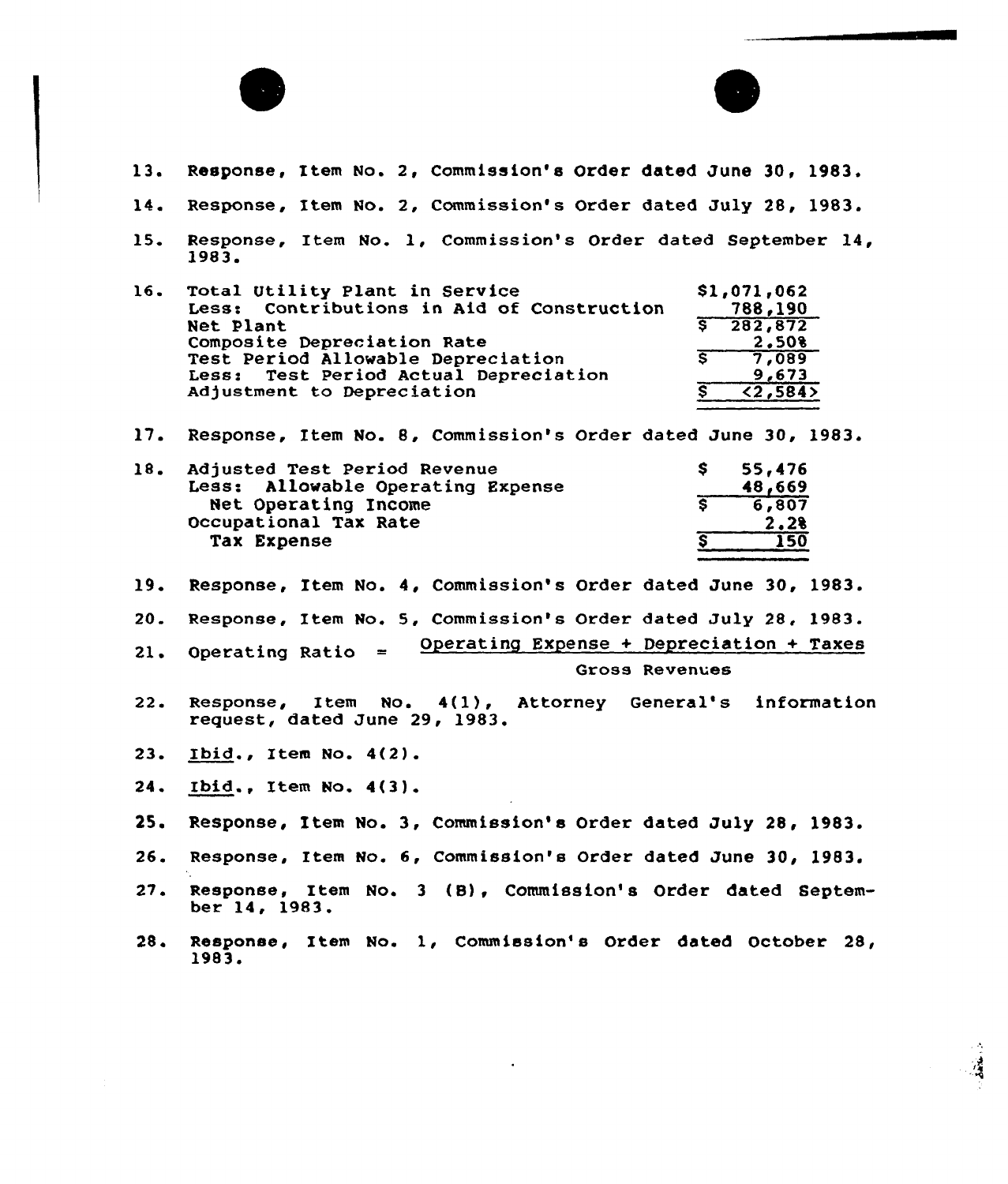

#### APPENDIX A

# APPENDIX TO AN ORDER OF THE PUBLIC SERVICE COMMISSION IN CASE NO» 8853 DATED 1/16/84

The following rates are prescribed for the customers in the area served by Valley Treatment Plant, Inc., located in Jeffexson County, Kentucky. All othex xates and charges not specifically mentioned herein shall remain the same as those in effeet under authority of the Commission prior to the date of this Order.

#### Customex Category

Single Family Residential Commercial Facilities

All Other

#### Monthly Rates

- 814.43 per residence
	- 24. 29 per resideptial equivalent
	- 24.29 per residential equivalent

 $\mathbf{1}$ <sup>A</sup> "residential equivalent" is defined as a sewage flow quantity of 400 GPD. The number of residential equivalent quantity of 400 GPD. The number of residential equivalence<br>shall be determined by dividing a customer's monthly water consumption by 12,000.